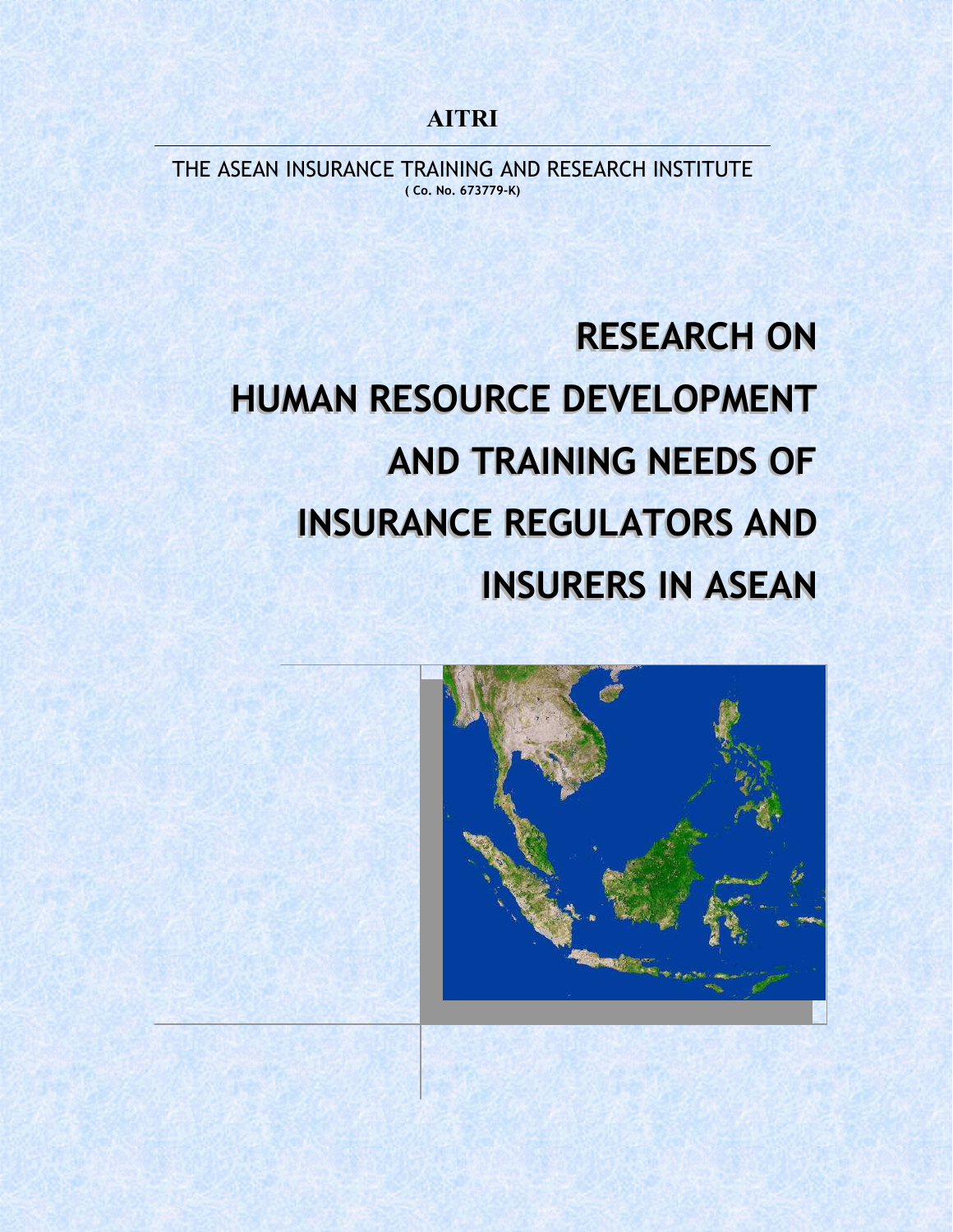# RESEARCH ON THE DEVELOPMENT AND TRAINING NEEDS OF INSURANCE REGULATORS AND INSURERS IN ASEAN

# **Contents**

Part 1:

# RESEARCH ON HUMAN RESOURCE DEVELOPMENT AND TRAINING NEEDS OF SUPERVISORY AUTHORITIES IN ASEAN COUNTRIES

|     |                                                  | Page           |
|-----|--------------------------------------------------|----------------|
| 1.0 | Introduction                                     | 1              |
| 2.0 | Aims of the Survey                               | 2              |
| 3.0 | Methodology                                      | 3              |
| 4.0 | <b>Literature Review</b>                         | $\overline{4}$ |
| 5.0 | <b>Industry Statistics</b>                       | 9              |
| 6.0 | <b>Survey Findings</b>                           | 13             |
| 7.0 | Conclusions, Observations and Possible Solutions | 27             |

## Part II:

# RESEARCH ON HUMAN RESOURCE DEVELOPMENT AND TRAINING NEEDS OF INSURERS IN ASEAN

| 1.0 | Introduction                                                                                                              |                |
|-----|---------------------------------------------------------------------------------------------------------------------------|----------------|
| 2.0 | Aims of the Study                                                                                                         |                |
| 3.0 | Methodology                                                                                                               |                |
| 4.0 | Literature Review                                                                                                         |                |
| 5.0 | Analysis of Findings<br>Section A: Profile of Respondents<br>Section B: Challenges and Solutions<br>Section C: Strategies | 20<br>20<br>21 |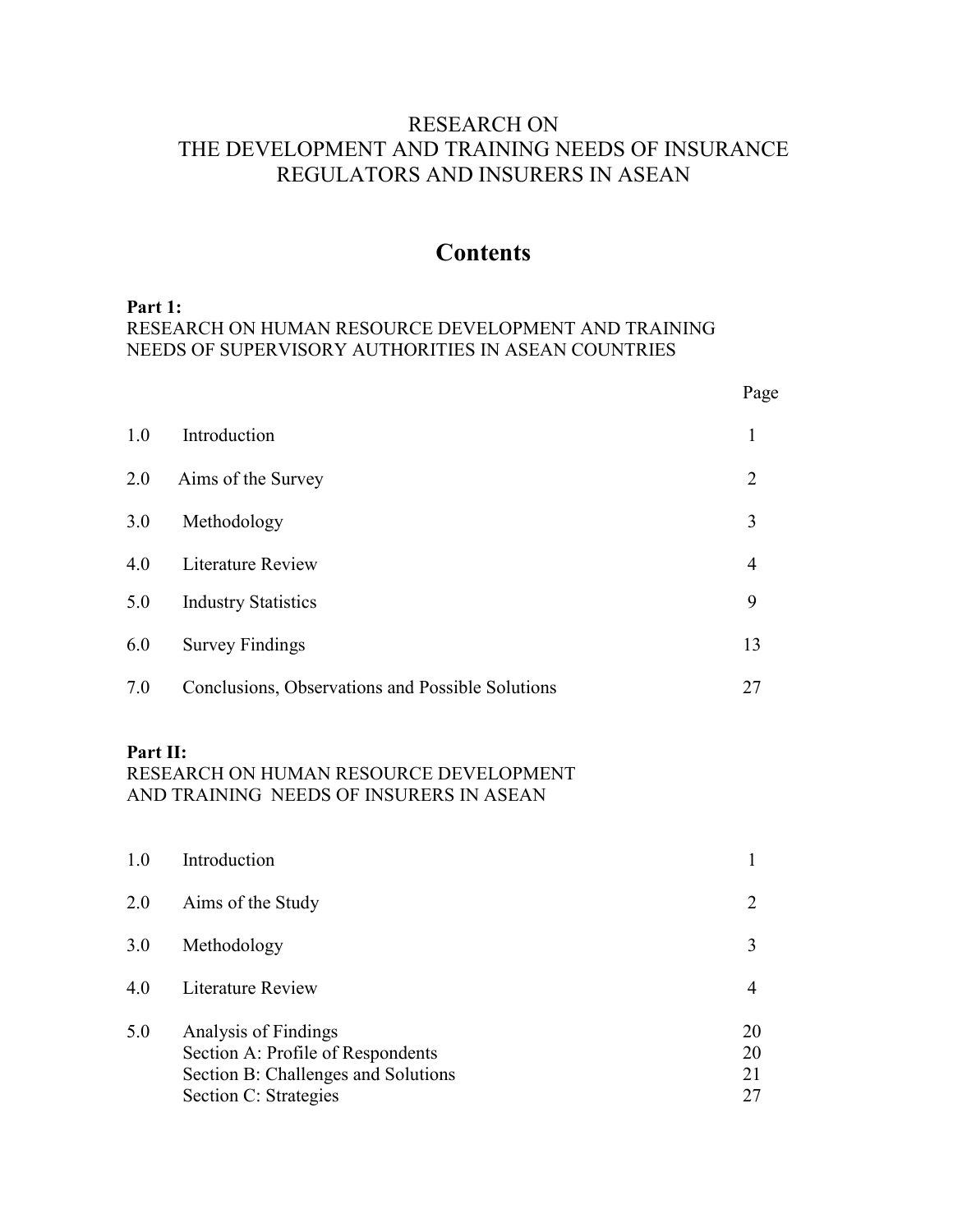# Part III: COUNTRY REPORTS

| 1.0 Country Report | ÷.                        | <b>Brunei</b> |    |
|--------------------|---------------------------|---------------|----|
| 2.0 Country Report | ÷.                        | Cambodia      | 6  |
| 3.0 Country Report | ÷.                        | Indonesia     | 10 |
| 4.0 Country Report | $\mathbb{Z}^{\mathbb{Z}}$ | Malaysia      | 15 |
| 5.0 Country Report | ÷.                        | Philippines   | 21 |
| 6.0 Country Report | ÷.                        | Singapore     | 26 |
| 7.0 Country Report | ÷                         | Thailand      | 32 |
| 8.0 Country Report |                           | Vietnam       | 37 |

# Appendix 1

# Appendix 2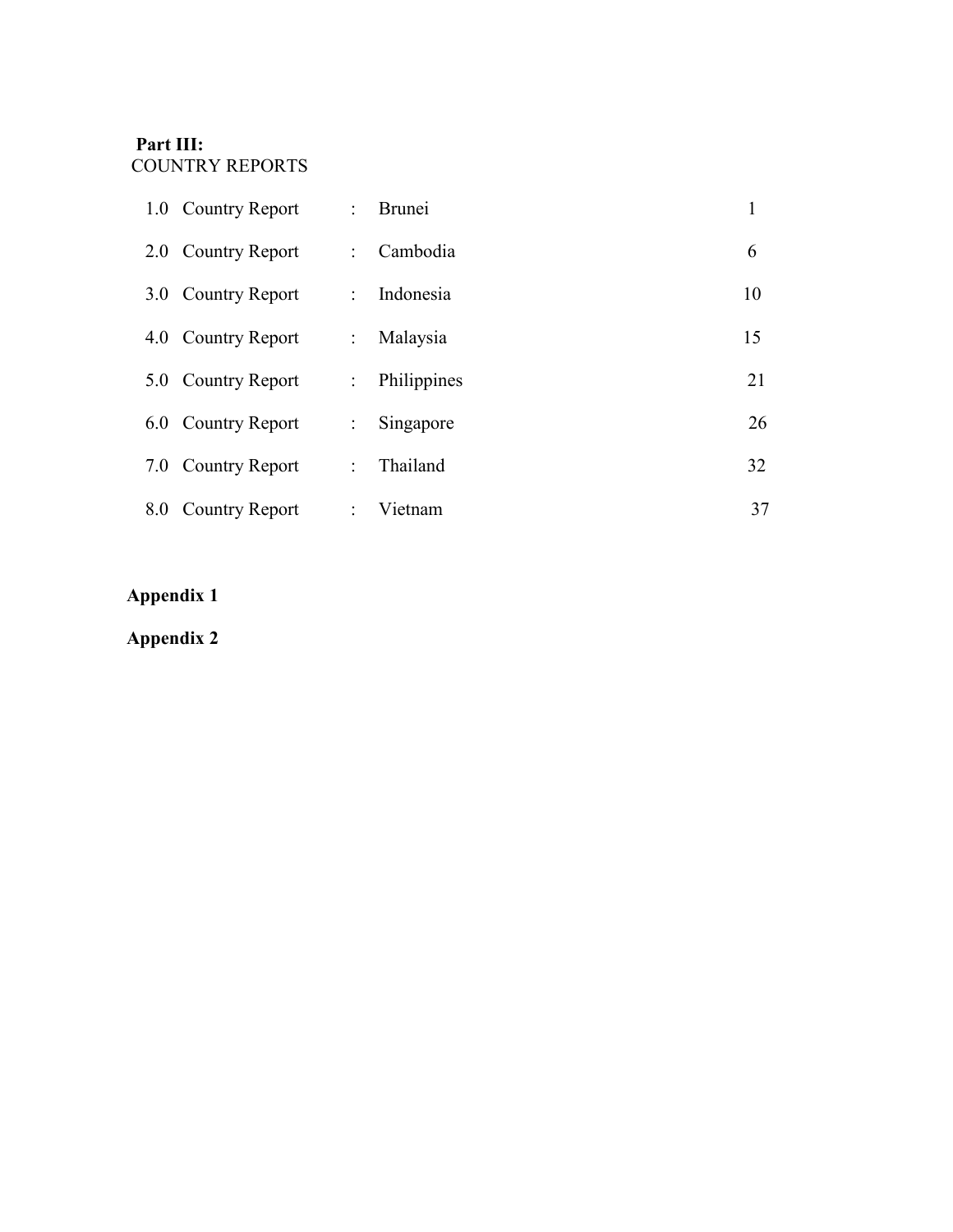# PART I

# RESEARCH ON HUMAN RESOURCE DEVELOPMENT AND TRAINING NEEDS OF INSURANCE SUPERVISORY AUTHORITIES IN ASEAN COUNTRIES

## 1.0 INTRODUCTION

Revolutionary changes in the financial services industry (in which insurance forms a vital component) are striking at its very structure. Globalization, internationalization, deregulation, privatization, and digitalization have triggered fundamental changes in the financial and insurance market structures and are creating new operational realities. These, in turn, generate new supervisory issues that demand appropriate regulatory and supervisory responses. Insurance Regulators also face other economic and socio- political pressures and issues that challenge their effectiveness, such as market failures, increasing costs, availability, and access.

Policy makers and Regulators of insurance markets need to examine these issues; determine the specific objectives of insurance regulation and supervision which they must deliver; decide on the regulatory regime and supervisory system; acquire the resources / instruments they will need to regulate; and supervise in more complex and dynamic realities. These are difficult agenda even for authorities in advanced markets.

ASEAN Regulators/Supervisors face a greater need to develop public trust and international confidence in their insurance markets. They have to balance liberalization while ensuring that new forces of competition do not overwhelm their domestic insurers, while at the same time ensuring that consumers must also benefit from competition. As the insurance market globalizes further, insurers and, by implication the Regulators, have also to comply with international standards and international practices which must be applied in the local situation.

It is in this context that ASEAN Insurance Regulators and Supervisors, concerned with promoting a strong and efficient insurance sector, must develop new competencies and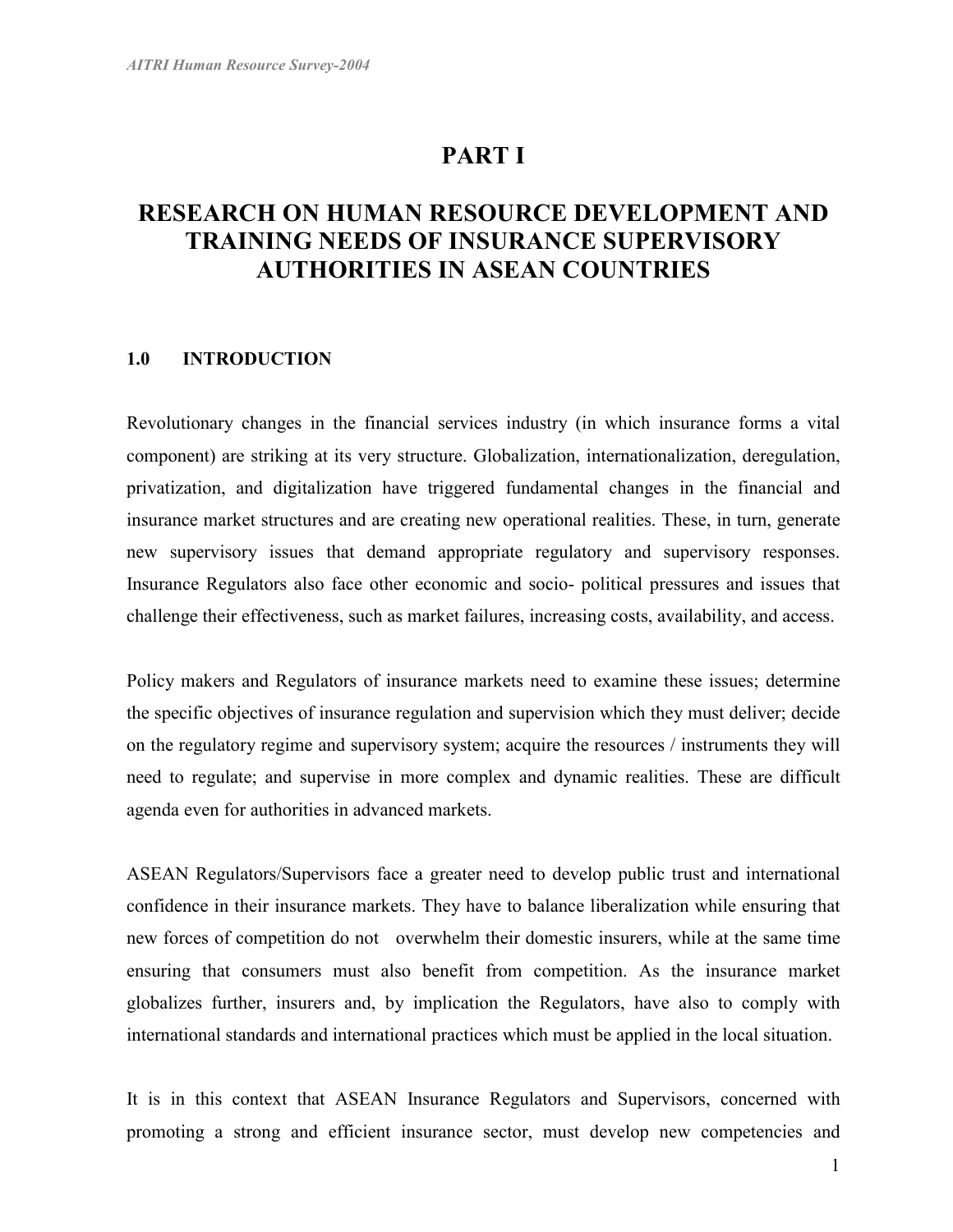capabilities to handle these challenges. It is imperative that the process of human resource development (HRD) and capacity building of the relevant institutions be accelerated. Training and learning becomes an important and urgent agenda.

# 2.0 AIMS OF THE SURVEY

In view of the above, ASEAN Insurance Regulators commissioned The ASEAN Insurance Training and Research Institute (AITRI) to conduct a research survey to obtain the views of insurance regulatory authorities within the ASEAN region on " Human Resource Development and Training Needs of Insurance Supervisory Authorities in ASEAN Countries" to identify the HR challenges that they themselves face, and to ascertain their preferences and priorities in moving forward.

The survey focuses on the following issues:

- 1) The insurance business environment and the human resource challenges;
- 2) Ratings on focus areas for future training;
- 3) Priority areas for supervisory research and technical focus;
- 4) Preferred training methodologies and training levels; and
- 5) Constraints and possible solutions.

The key questions in relation to HR development and training which this research looks into, include:

- a) What factors influence HR development policies and training practices of ASEAN Regulators?
- b) What are the areas of training needed?
- c) How and where is training to be carried out?
- d) What are the potential areas of greater collaboration in training and the sharing of expertise, experiences and knowledge?
- e) More importantly, the question of consistency of strategies and with actions: Does HR development policy and training direction correspond and commensurate with their organizational needs?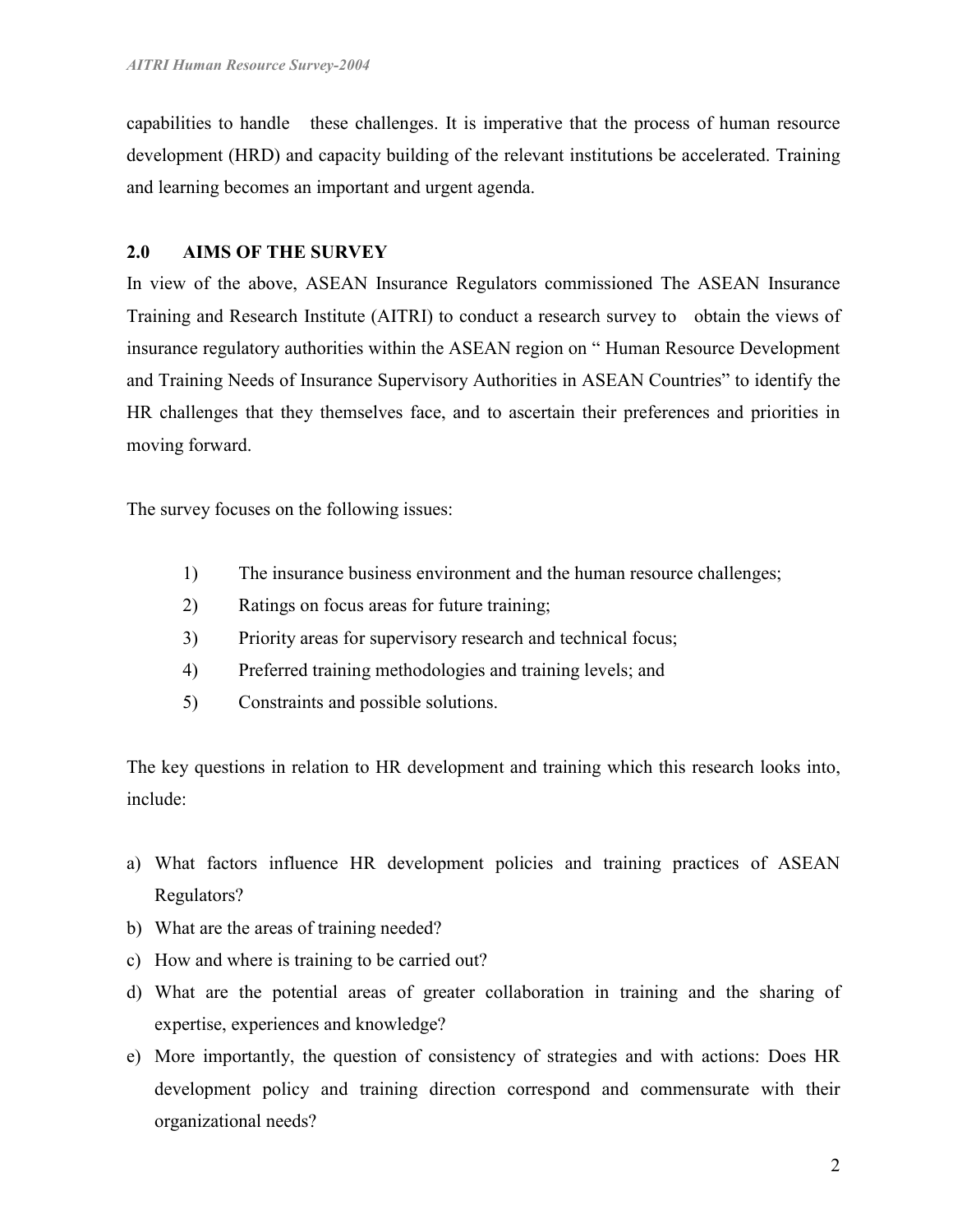f) What is the extent of the commitment to and investment in HR development and capacity building?

The findings of this survey will identify the issues concerned with human resource development, which reflect the level of preparedness of regulating insurance in an increasingly complex environment.

# 3.0 METHODOLOGY

A survey questionnaire was developed to obtain the views of Insurance Supervisors in the ten ASEAN countries. Please refer to Appendix 1 to view the sample design of the questionnaire. The questionnaire was based on a series of questions covering a number of key areas. Qualitative analyses were predominantly used to identify patterns and themes in the responses. There was some quantification, using a five-point scale to measure preference. Data was analyzed using cross-case analyses to identify common/differing features of each country. Although the main focus of the survey was on human resource and training needs and priorities, it was considered important that the survey also covered a wider set of business issues, as this would provide a better understanding of the reasons behind these needs and priorities.

The questionnaires were sent to 10 Regulators from ASEAN countries, of which 8 Regulators from Brunei, Cambodia, Indonesia, Malaysia, Philippines, Thailand, Singapore and Vietnam responded. The designations of the respondents, reflecting the organizational level this survey has reached, are as follows:

| Country         | <b>Designation</b>                                           |
|-----------------|--------------------------------------------------------------|
| Brunei          | Insurance Officer, Ministry of Finance                       |
| Cambodia        | Deputy Chief, Department of Insurance                        |
| Indonesia       | Directorate of Insurance                                     |
| Malaysia        | Manager, Central Bank of Malaysia                            |
| Singapore       | Executive Director, Monetary Authority of Singapore          |
| The Philippines | Deputy Insurance Commissioner, Insurance Commission          |
| Thailand        | Director, Department of Insurance                            |
| Vietnam         | Insurance Officer, Insurance Department, Ministry of Finance |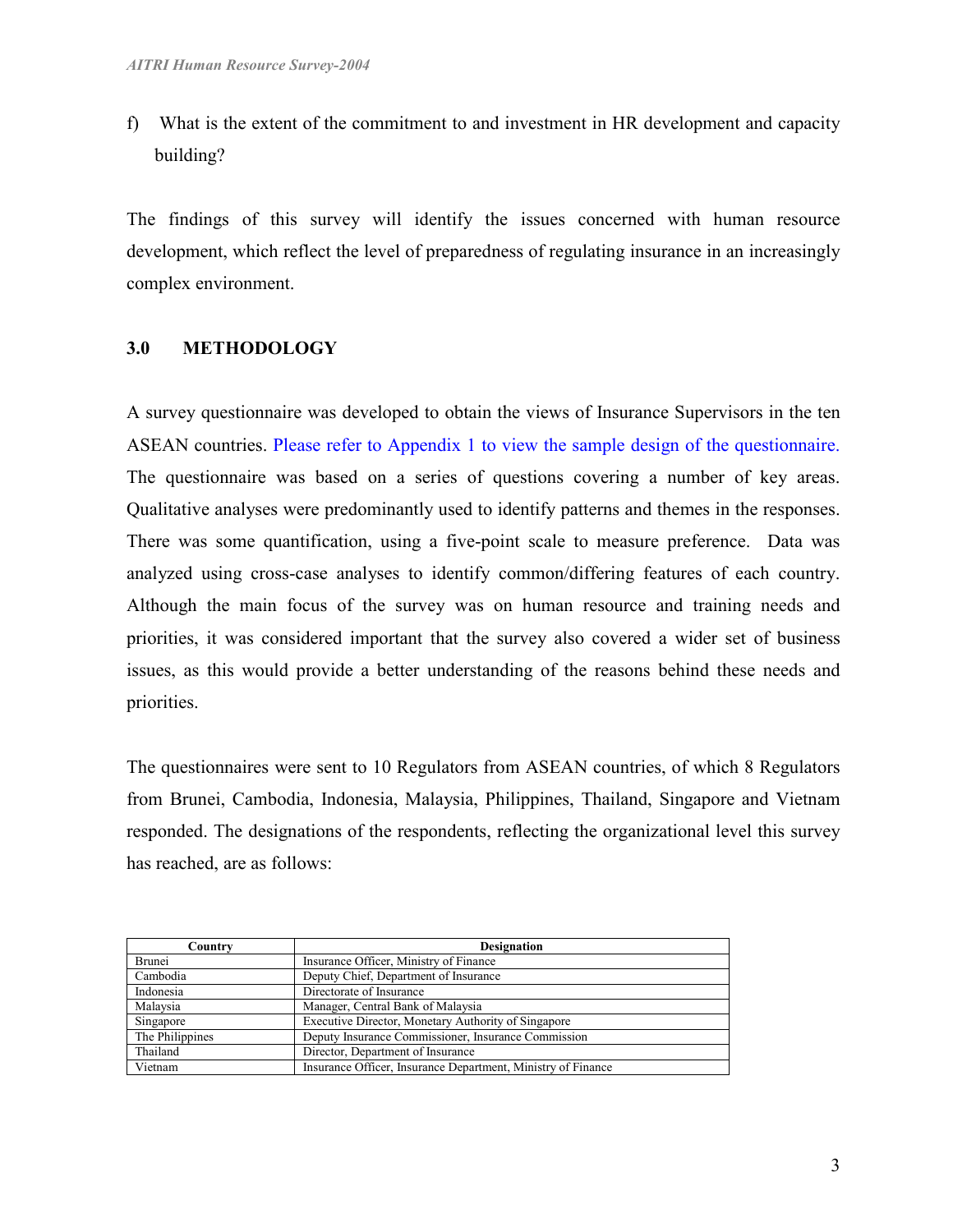## 4.0 LITERATURE REVIEW

The subject of " Human Resource Development and Training Needs of Insurance Supervisory Authorities in ASEAN Countries" must necessarily be discerned from broader perspectives and in the context of the environment in which insurance operates.

This section provides relevant literature on HR and an overview of the key trends and major factors which are transforming the financial services landscape of the financial services industry, producing new challenges for Insurance Regulators and Supervisors. These are general global trends which also impact developing markets such as ASEAN. Some factors, however, are specific to ASEAN. These developments bring benefits to customers, increase insurance business opportunities while simultaneously introducing as many risks and uncertainties, and as much volatility.

## 4.1 Human Resource Development

In 1995, Carey and Merrill identified the primary reasons for human resource development as to increase productivity (47%), to stay competitive (38%), to comply with policies (7%), for social responsibility (4%) and others (4%).

Chistensen (1997) points out that human resource development is 'the engine behind the creation of all value' and suggests that human resource development is 'the most challenging and exciting aspect of organizational success being addressed today'. Lenzioni, one of the most influential current writers, places emphasis (2000) on staff motivation and long-term commitment to the employing organization as the key human resource issues. Within the context of the insurance industry, according to a LOMA report (1998), three factors contribute to the increased importance of human resource development: (1) an increasingly complex competitive and operating environment; (2) a dramatic acceleration in environmental changes in such areas as technology and competitive practices; and (3) the need for the horizontal (cross–functional) coordination of business processes.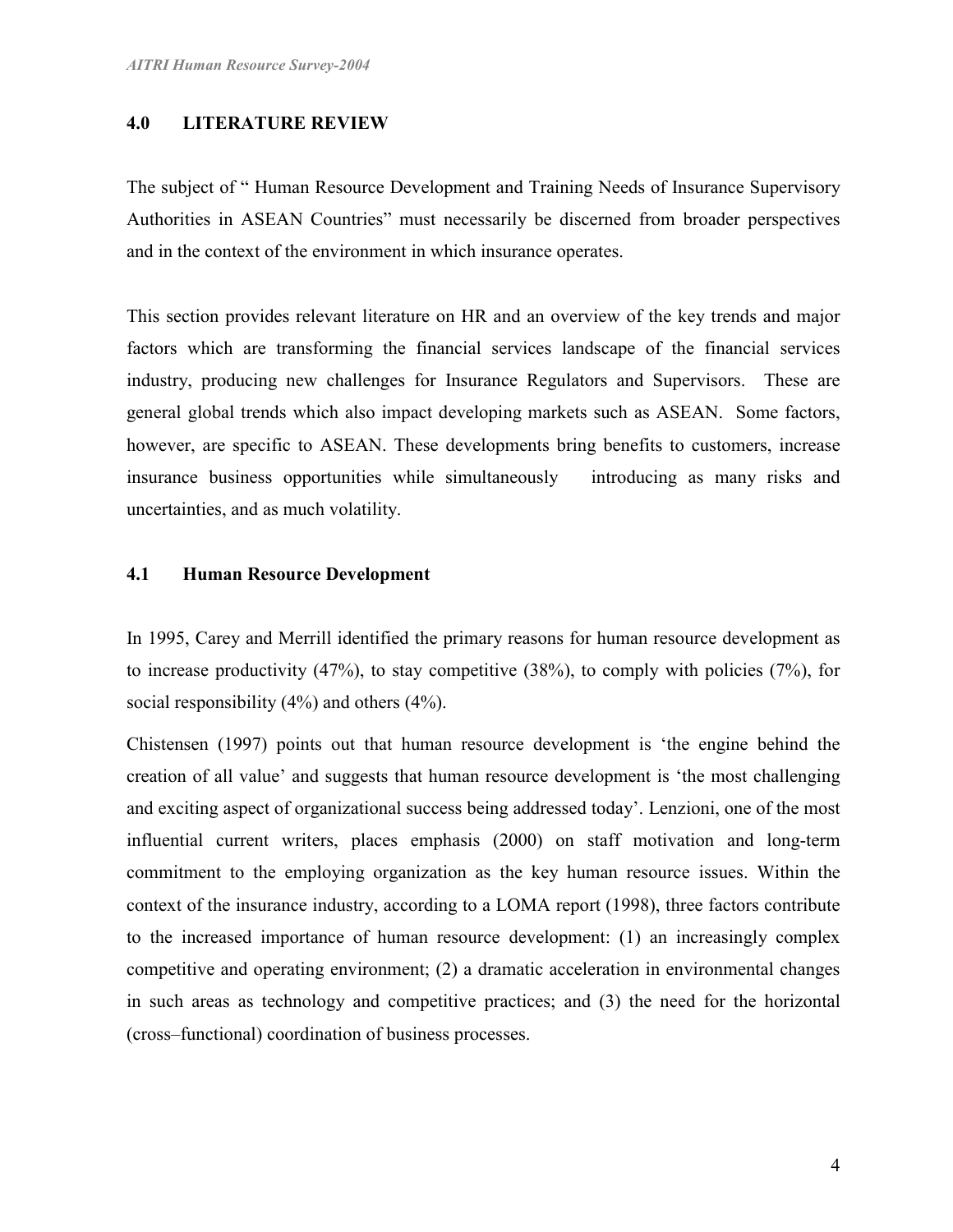The first and second factors of these factors highlight that the insurance industry must address the emerging human resource development challenge of managing and retaining 'knowledge workers' – people who use their heads rather than their hands to create value. Information, according to Frances Horibe (1999), is now the driver of wealth creation, and those who possess knowledge, and through training can apply it, have the keys to success.

The third factor identified in the LOMA Report, the need for the cross-functional coordination of business process, indicates a challenge for organizational and human resource strategy in the insurance industry.

Gratton (1997) has described 'the challenge of creating horizontal teamwork' as the frequently identified future human resource development issue in a major research study called 'The Leading Edge' organized by the London Business School. In this study, a number of leading global companies from the industrial and financial sectors were asked to consider the most important human resource development issues of the future. Philip Sadler (2001) points out that cross-functional coordination requires not only effective coordination methods determined by the organization structure, systems, procedures and job profiles, but also a strong organization culture in which the differentiated and specialized parts of an organization fit together effectively into a cohesive whole.

# 4.2 The Financial Services/ Insurance Industry Environment: Key Trends and Change Drivers in the Industry

- IT and advancements in IT: This reduces information asymmetries, facilitates securitization and reduces costs.
- E- commerce: IT creates e-commerce and the market space, virtual insurers, mobile commerce, and portals, changing the insurance value chain,
- Securitization: The market rather than the institutions is intermediating the flow of funds between borrowers and lenders. The emergence of strong intuitional investors (such as insurers) is increasing the demand for securities. The banking sector is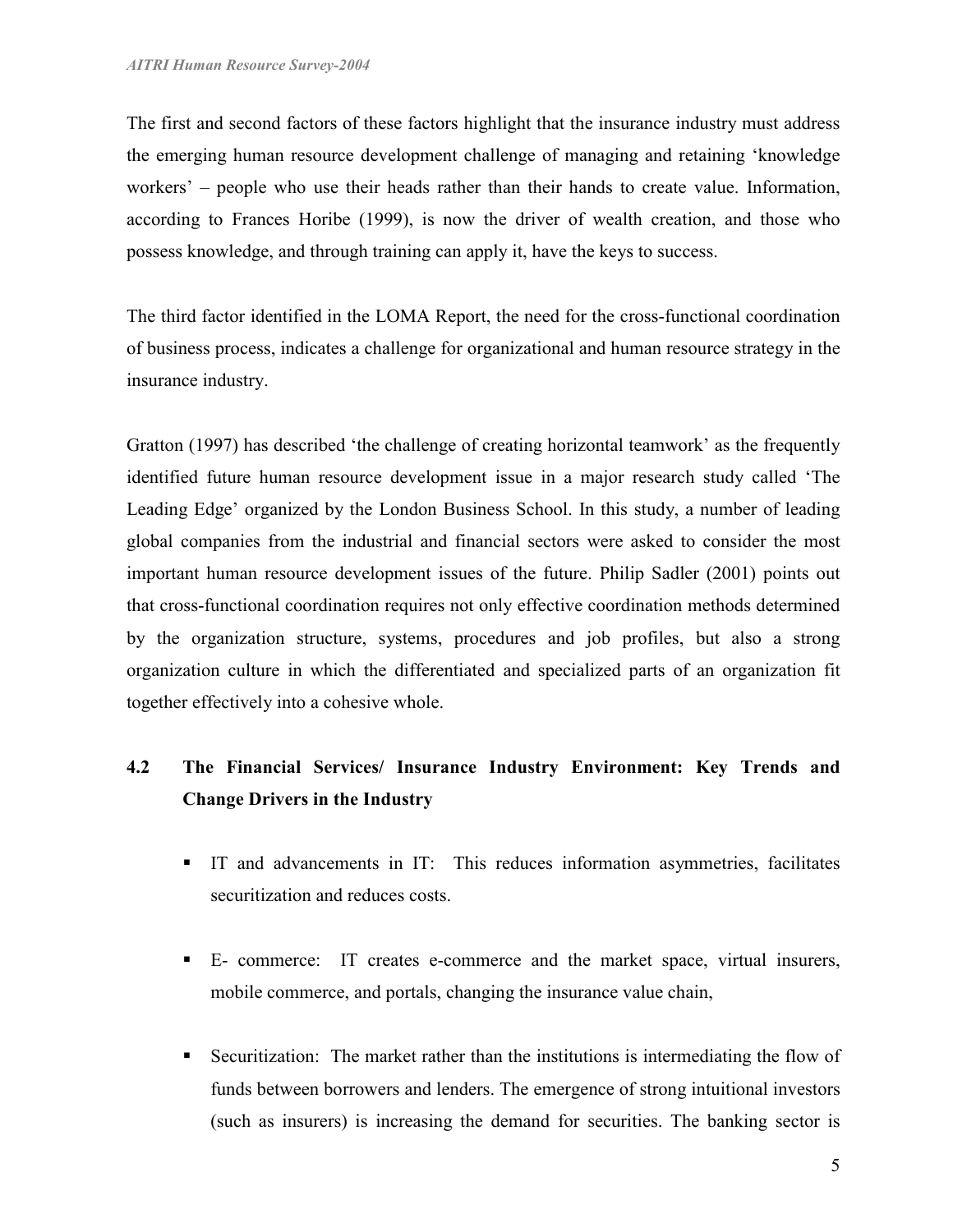forced to compete for the savings dollars and is entering other financial sectors such as insurance.

- Bancassurance: This is a new phenomenon in ASEAN.
- Globalization: Economic- political factors and IT create the global financial market and are also integrating and globalizing the Re/ insurance markets.
- Internationalization of business is also true for insurance.
- **•** Deregulation: The blurring of barriers and encouraging insurers, bankers and fund mangers to enter each other's turfs.
- Convergence along the lines of ownership, product, services and operations.
- Increasing consumer expectations: Consumers are more demanding and increasingly aware of their rights. Consumer preferences will decide the delivery channels, the levels and the quality of insurance service at ever reducing premiums.
- Intense competition: This reduces or eliminates profitability. Competition will be on many fronts: price, service, capital, technology, knowledge. There will also be competition from traditional and non- traditional players, and between local and powerful foreign players.
- New sales channels: These, for example, telesales, interactive kiosks, nontraditional sales points/ counters such as supermarkets, bring new issues concerning market conduct.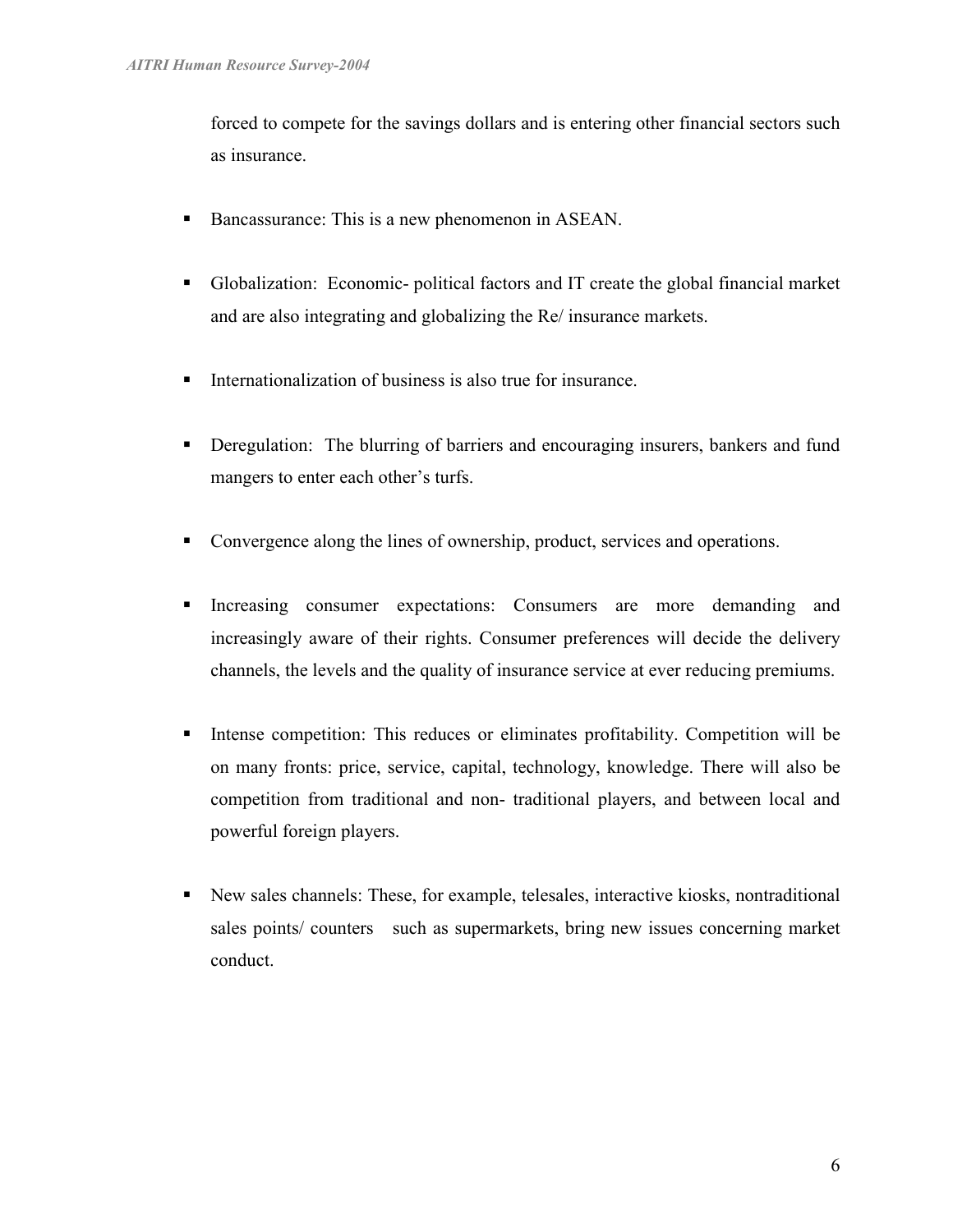In addition to the general trends highlighted in the preceding section, a key development in the ASEAN region over the last decade has been increased market penetration by foreign insurance companies, especially with the inclusion of financial services into WTO negotiations. Domestic companies have often learned new management and marketing techniques from these foreign insurers and consumers have benefited from new products and improved service quality. The challenges facing the Insurance Regulators and the industry in some of the countries within the region, especially the less developed ones, have been related to outdated or inadequate insurance legislation. This problem has been further aggravated by ineffective enforcement. The trend towards solvency-based capital requirement is currently presenting ASEAN with a major challenge, which could reveal that some domestic insurers are undercapitalized. Cultural and religious barriers, lack of product innovation, and low insurance awareness of the public are also significant factors that are affecting the speed of the development of national insurance markets.

 A highly competitive and ever changing environment is making it tougher for insurers to profit and prosper. Regulators are presented with even greater challenges. They must understand the present global market realities; know insurance business operations and the technical intricacies in order to create a sound and efficient insurance market/ sector; protect consumer interest; and deliver public objectives.

According to the OECD Second Conference on Insurance Regulations and Supervision in Asia (Malaysia, January 2001), insurance authorities in Asian economies are focused on the following:

- a. Licensing: In most Asian economies, the establishment of insurance companies is subject to a license granted by the insurance regulatory authority and a minimum amount of capital is required.
- b. Insurance accounting principles: Most Asian economies have adopted specified insurance accounting principles.
- c. Financial reporting: In all Asian economies except Cambodia, insurance companies are required to periodically submit their financial documents to the insurance supervisory authority.
- d. On–site inspection: On -site inspections are carried out in most Asian economies.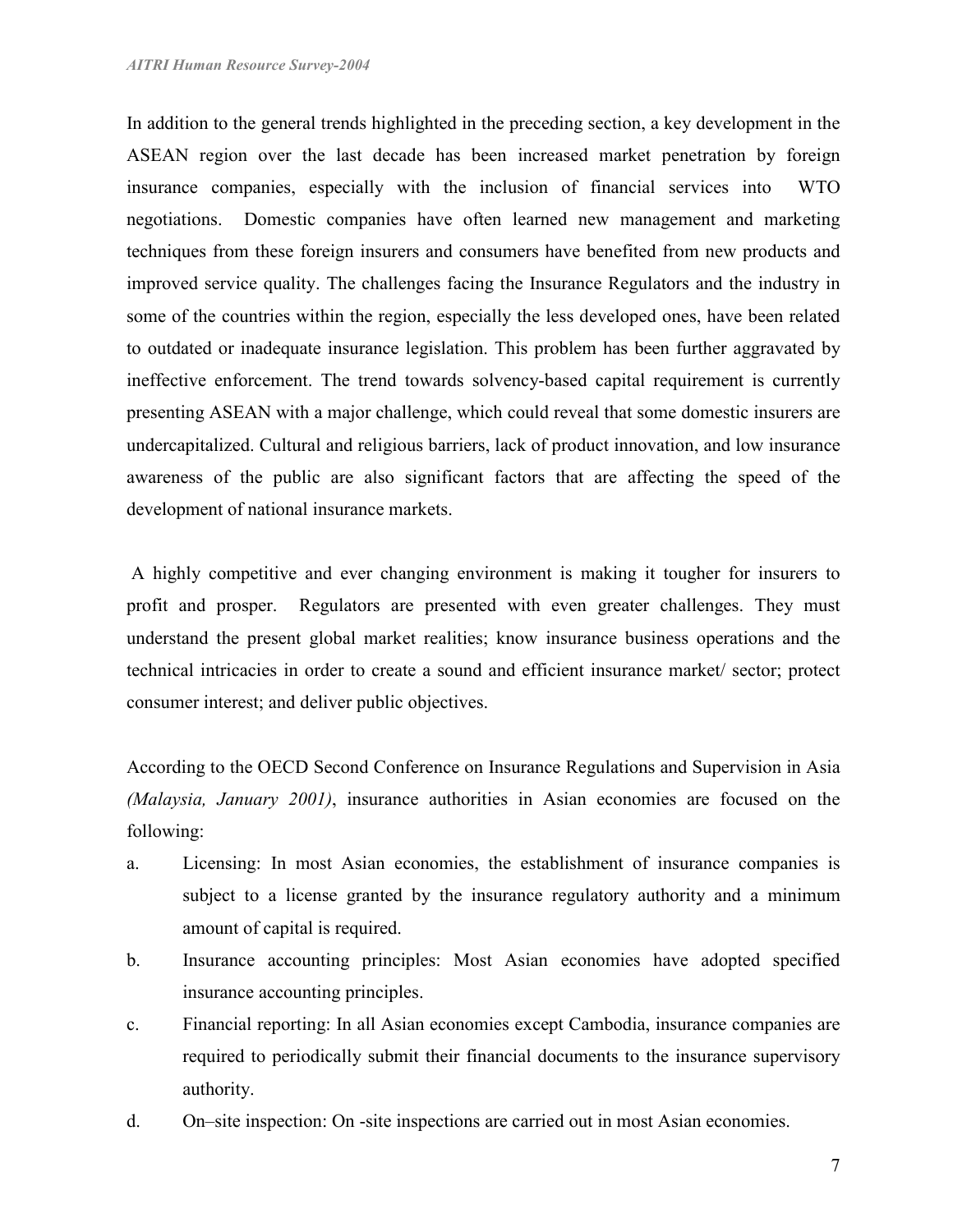- e. Solvency requirement: All Asian economies except Cambodia have adopted solvency requirements for insurance companies. However, the methods of setting solvency margins are different among countries. In some economies, the solvency margin has to reach a certain fixed amount; in other economies, the solvency margin is determined based on premium income.
- f. Policy conditions and premium rates: Most Asian economies supervise policy conditions and premium rates when new products are launched. Besides new products, some economies require that all classes of insurance be subject to the supervision of policy conditions and premium rates. Others require that only several classes of insurance such as motor and fire insurance be under control.
- g. Investment regulation: Most Asian economies except Brunei and Cambodia have legal provisions concerning investments by insurance companies. These provisions stipulate a set of maximum limits on certain categories of investment, in most cases together with admissible investments. Some economies also have minimum limits on investment. Portfolio investments abroad are allowed in some Asian economies whereas they are either not allowed or are severely restricted in others.
- h. Measures on insurance companies in financial difficulty: Asian countries do not have specific guidelines indicating what kind of measures to take in the particular circumstances. However, some Asian countries do have various measures to deal with insurance companies in financial difficulty. These include: (i) requiring a plan for the restoration of a sound financial situation; (ii) requiring the injection of capital; (iii) prohibiting free disposal of assets; (iv) restricting the acceptance of new business; (v) limiting the amount of premium income; (vi) requiring actuarial investigation; (vii) appointing a special manager or advisor to take over management; (viii) removing any director or person whom the supervisory authority considers unfit; (ix) making reinsurance arrangements as the supervisory authority specifies; and (x) ordering the insurer to cease doing business or to dissolve.

The scope of insurance regulation in most countries tends to be similar, focusing on aspects of licensing, financial reporting, capital control, reserve requirements, investment control and measures on insurers in difficulty. Although countries may take different approaches to resolve issues such as insurance contracts, premium rates and investment control, many insurance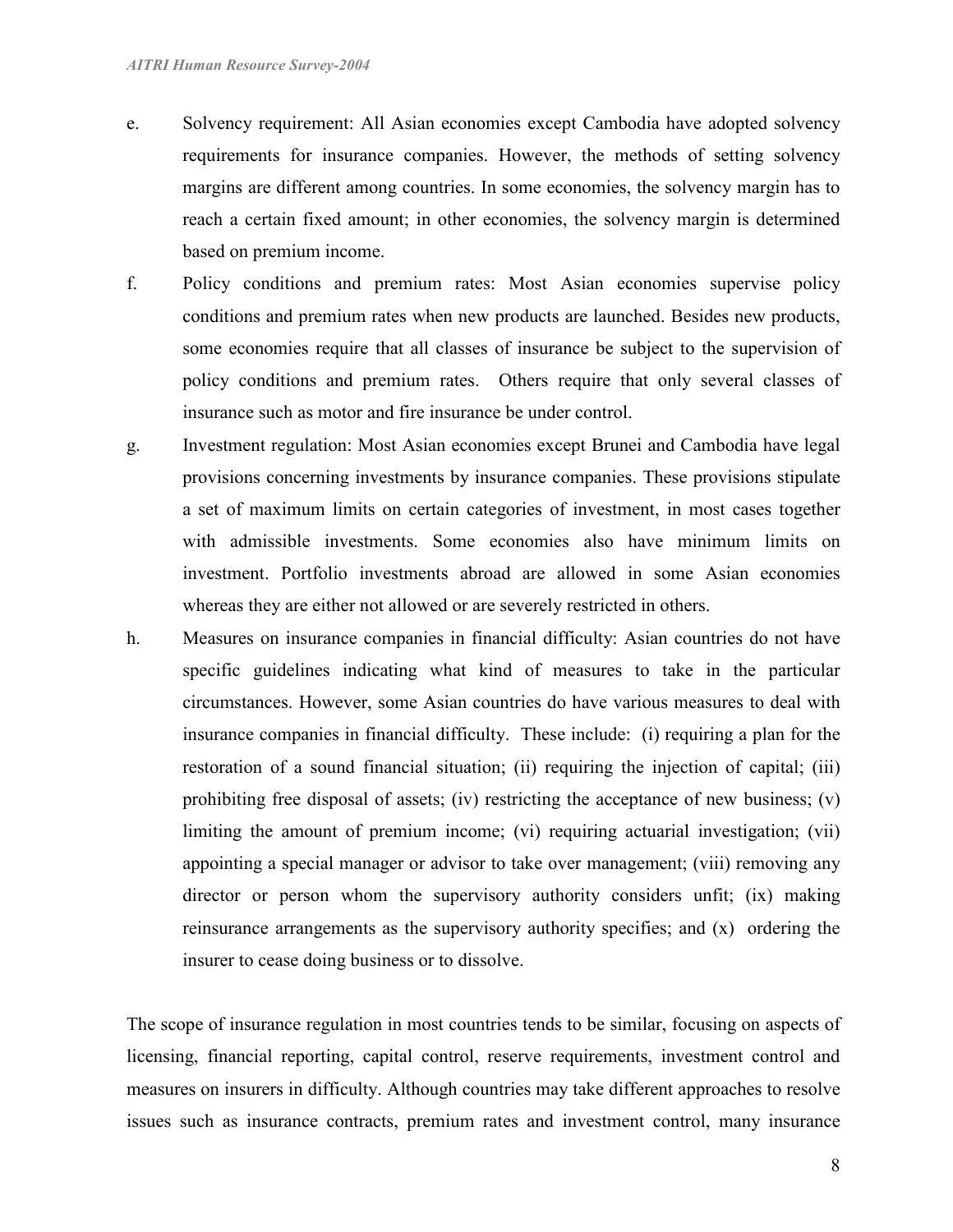regulations tend to have uniform provisions, especially those concerning the supervisory authority's powers and supervisory measures on insurers in difficulty. Solvency control seems to be the central concern of insurance supervision, as reflected in the requirements on minimum capital and financial reports, and the controls on reserving and investments.

The trends and major forces of change highlighted earlier require rethinking on insurance regulation and supervision. ASEAN Regulators / Supervisors will not be immune to the pressures of modernizing their supervisory systems and they will have eventually to adopt international standards to increase their efficiency and effectiveness.

# 5.0 INDUSTRY STATISTICS

|                                 |             | Population<br>(millions) | Gross domestic product |                       |      | <b>Inflation rate</b> |        | Exchange rate local currency per USD |               |           |
|---------------------------------|-------------|--------------------------|------------------------|-----------------------|------|-----------------------|--------|--------------------------------------|---------------|-----------|
| <b>Ranking by</b><br><b>GDP</b> | Country     |                          | $($ USD<br>billion)    | Real change<br>(in %) |      | $(in \%)$             |        | Change                               |               |           |
|                                 |             | 2003                     | 2003                   | 2003                  | 2002 | 2003                  | 2002   | 2003                                 | 2002          | $(in \%)$ |
| 25                              | Indonesia   | 214.5                    | 208                    | 4.2                   | 3.7  | 6.6                   | 11.9   | 8 577.20                             | 9 3 1 1 . 2 0 | $-7.9$    |
| 34                              | Thailand    | 62.0                     | 143                    | 6.7                   | 5.4  | 1.8                   | 0.6    | 41.49                                | 42.96         | $-3.4$    |
| 38                              | Malaysia    | 24.7                     | 105                    | 5.2                   | 4.1  | 1.1                   | 1.8    | 3.80                                 | 3.80          | 0.0       |
| 39                              | Singapore   | 4.3                      | 91                     | 1.1                   | 2.2  | 0.5                   | $-0.4$ | 1.74                                 | 1.79          | $-2.7$    |
| 45                              | Philippines | 81.4                     | 80                     | 4.5                   | 4.4  | 3.0                   | 3.1    | 54.20                                | 51.60         | 5.0       |
| 57                              | Vietnam     | 81.5                     | 38                     | 7.2                   | 7.0  | 3.2                   | 3.8    | 15 509.00                            | 15 280.00     | 1.5       |

Table I: Macroeconomic indicators in 2003

Table II: Premium volume by region and organization in 2003

| <b>Total business</b>                | <b>Premium volume</b><br>(in millions of USD) |                    | Change (in %) inflation-<br>adjusted |            | Share of world<br>market (in $\%$ ) | Premiums in % of<br><b>GDP</b> | Premium per capita<br>$(in$ USD $)$ |
|--------------------------------------|-----------------------------------------------|--------------------|--------------------------------------|------------|-------------------------------------|--------------------------------|-------------------------------------|
|                                      | 2003                                          | 2002               | 2003                                 | 2002       | 2003                                | 2003                           | 2003                                |
| <b>OECD</b>                          | 2 709 757                                     | 2 439 058          | 1.3                                  | 4.8        | 92.15                               | 8.99                           | 2 3 3 9 . 9                         |
| G7                                   | 2 2 8 6 4 9 1                                 | 2 0 8 2 1 6 5      | 1.5                                  | 4.9        | 77.75                               | 9.58                           | 3 2 1 3 .9                          |
| EU. 15 countries<br>EU, 25 countries | 931 012<br>947 509                            | 773 039<br>786 343 | 0.6<br>0.7                           | 3.7<br>3.7 | 31.66<br>32.22                      | 8.58<br>8.35                   | 2 3 8 5 1<br>2 0 3 0 .0             |
| <b>NAFTA</b>                         | 1 125 562                                     | 1 067 351          | 2.6                                  | 8.8        | 38.28                               | 9.03                           | 2 6 5 3 .0                          |
| <b>ASEAN</b>                         | 24 287                                        | 22 368             | 3.9                                  | 0.5        | 0.83                                | 3.35                           | 47.7                                |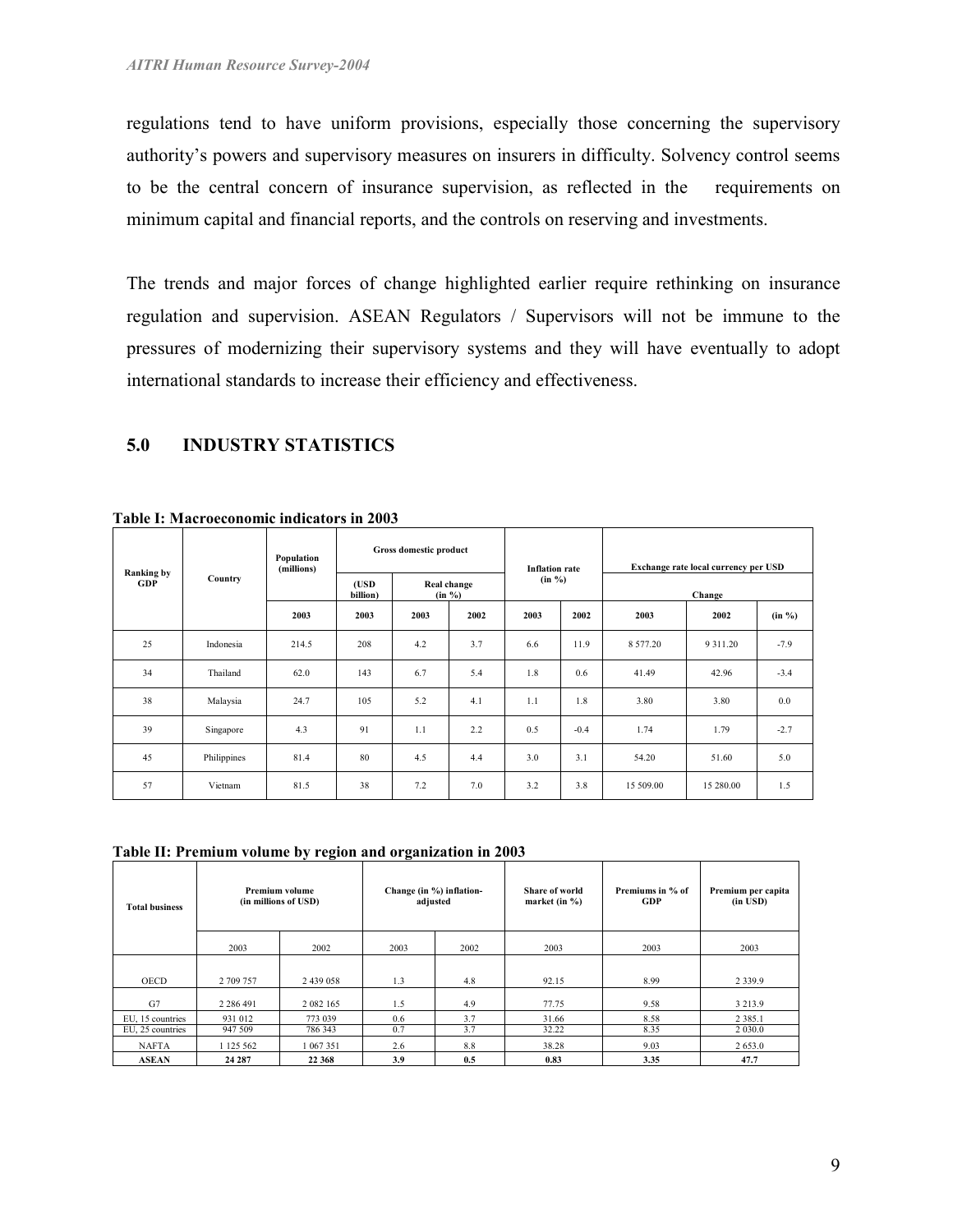#### Table III: Life

| <b>Life business</b> | Premium volume (in millions of<br>USD) |           | Change (in %) inflation-<br>adjusted |        | <b>Share of world</b><br>market (in $\%$ ) | Premiums in %<br>of GDP | Premiums per capita<br>$(in$ $USD)$ |
|----------------------|----------------------------------------|-----------|--------------------------------------|--------|--------------------------------------------|-------------------------|-------------------------------------|
|                      | 2003                                   | 2002      | 2003                                 | 2002   | 2003                                       | 2003                    | 2003                                |
| <b>OECD</b>          | 1 533 183                              | 1418 146  | $-1.8$                               | 2.0    | 91.67                                      | 5.12                    | 1 3 3 1 . 3                         |
| G7                   | 293 804                                | 1 208 415 | $-1.5$                               | 2.2    | 77.36                                      | 5.45                    | 1828.1                              |
| EU. 15 countries     | 541 935                                | 464 323   | $-2.3$                               | 1.4    | 32.40                                      | 5.07                    | 1410.3                              |
| EU. 25 countries     | 547 995                                | 469 109   | $-2.2$                               | 1.5    | 32.76                                      | 4.90                    | 1 192.2                             |
| <b>NAFTA</b>         | 507 990                                | 507 130   | $-2.5$                               | 6.3    | 30.37                                      | 4.08                    | 1 197.3                             |
| <b>ASEAN</b>         | 14 643                                 | 13804     | 1.5                                  | $-8.3$ | 0.88                                       | 2.20                    | 31.3                                |

#### Table IV : Non-Life

| Non-life         | Premium volume (in millions of<br>USD) |           | Change (in %) inflation-<br>adjusted |      | Share of world<br>market (in $\%$ ) | Premiums in %<br>of GDP | Premiums per capita<br>$(in$ $USD)$ |
|------------------|----------------------------------------|-----------|--------------------------------------|------|-------------------------------------|-------------------------|-------------------------------------|
| business         |                                        |           |                                      |      |                                     |                         |                                     |
|                  | 2003                                   | 2002      | 2003                                 | 2002 | 2003                                | 2003                    | 2003                                |
| <b>OECD</b>      | 176 574                                | 1 020 912 | 5.6                                  | 8.9  | 92.78                               | 3.88                    | 1008.6                              |
| G7               | 992 687                                | 873 750   | 5.7                                  | 8.9  | 78.28                               | 4.13                    | 385.8                               |
| EU, 15 countries | 389 077                                | 308 716   | 5.0                                  | 7.2  | 30.68                               | 3.50                    | 974.8                               |
| EU. 25 countries | 399 514                                | 317234    | 5.1                                  | 7.2  | 31.50                               | 3.45                    | 837.8                               |
| <b>NAFTA</b>     | 617 572                                | 560 221   | 7.2                                  | 11.1 | 48.70                               | 4.96                    | 1455.6                              |
| <b>ASEAN</b>     | 9643                                   | 8563      | 8.3                                  | 0.76 | 0.76                                | 1.15                    | 16.4                                |

#### Table V: Total premium volume in USD in 2003

|              | <b>World Ranking</b> | Country     | Premium volume (in millions<br>of USD) |         | Change (in $\%$ ) 2003 | Share of the world<br>market |               |
|--------------|----------------------|-------------|----------------------------------------|---------|------------------------|------------------------------|---------------|
|              |                      |             | 2003                                   | 2002    | Nominal (in<br>USD)    | Inflation-<br>adjusted       | $2003$ (in %) |
|              | 29                   | Singapore   | 8898                                   | 9 1 4 6 | $-2.7$                 | $-5.8$                       | 0.30          |
|              | 33                   | Malaysia    | 5 6 0 9                                | 4 8 8 1 | 14.9                   | 13.6                         | 0.19          |
| <b>ASEAN</b> | 34                   | Thailand    | 4932                                   | 4 1 0 2 | 20.3                   | 14.1                         | 0.17          |
|              | 41                   | Indonesia   | 3 1 0 7                                | 2 5 7 9 | 20.5                   | na                           | 0.11          |
|              | 49                   | Philippines | 192                                    | 155     | 3.2                    | na                           | 0.04          |
|              | 58                   | Vietnam     | 550                                    | 504     | 8.9                    | na                           | 0.02          |

Table VI: Life insurance premium volumes in USD 2003

|              |         |             |         | Premium volume (in millions | Change (in %) 2003 |            | Share of total | Share of the world |
|--------------|---------|-------------|---------|-----------------------------|--------------------|------------|----------------|--------------------|
|              | World   | Country     | of USD) |                             |                    |            | business       | market             |
|              | Ranking |             |         |                             | Nominal (in        | Inflation- | $2003$ (in %)  | $2003$ (in %)      |
|              |         |             | 2003    | 2002                        | USD)               | adjusted   |                |                    |
|              | 28      | Singapore   | 5 5 6 1 | 6 1 1 1                     | $-9.0$             | $-11.9$    | 62.5           | 0.33               |
|              |         | Malaysia    | 3455    | 2921                        | 18.3               | 16.9       | 61.6           | 0.21               |
| <b>ASEAN</b> | 32      | Thailand    | 3 2 2 2 | 2 6 4 8                     | 21.7               | 15.4       | 65.3           | 0.19               |
|              | 38      | Indonesia   | 373     | 140                         | 20.5               | na         | 44.2           | 0.08               |
|              | 42      | Philippines | 702     | 681                         | 3.2                | na         | 58.9           | 0.04               |
|              | 50      | Vietnam     | 331     | 304                         | 8.9                | na         | 60.3           | 0.02               |

#### Table VII: Non-life insurance premium volumes in USD 2003

| Ranking |    | Country            | Premium volume (in millions of USD) |         | Change (in %) 2003  |                        | <b>Share of total</b><br>business | Share of the<br>world market |
|---------|----|--------------------|-------------------------------------|---------|---------------------|------------------------|-----------------------------------|------------------------------|
|         |    |                    | 2003                                | 2002    | Nominal (in<br>USD) | Inflation-<br>adiusted | $2003$ (in %)                     | 2003 (in $\%$ )              |
|         | 30 | <b>Singapore</b>   | 3 3 3 7                             | 3 0 3 6 | 9.9                 | 6.5                    | 37.5                              | 0.26                         |
|         | 36 | Malavsia           | 2 1 5 4                             | l 960   | 9.9                 | 8.7                    | 38.4                              | 0.17                         |
| Asia    | 39 | Indonesia          | 1733                                | 1439    | 20.5                | na                     | 55.8                              | 0.14                         |
|         | 40 | Thailand           | 1 711                               | l 454   | 17.7                | 11.6                   | 34.7                              | 0.13                         |
|         | 55 | <b>Philippines</b> | 489                                 | 474     | 3.2                 | na                     | 41.1                              | 0.04                         |
|         | 76 | Vietnam            | 218                                 | 200     | 8.9                 | na                     | 39.7                              | 0.02                         |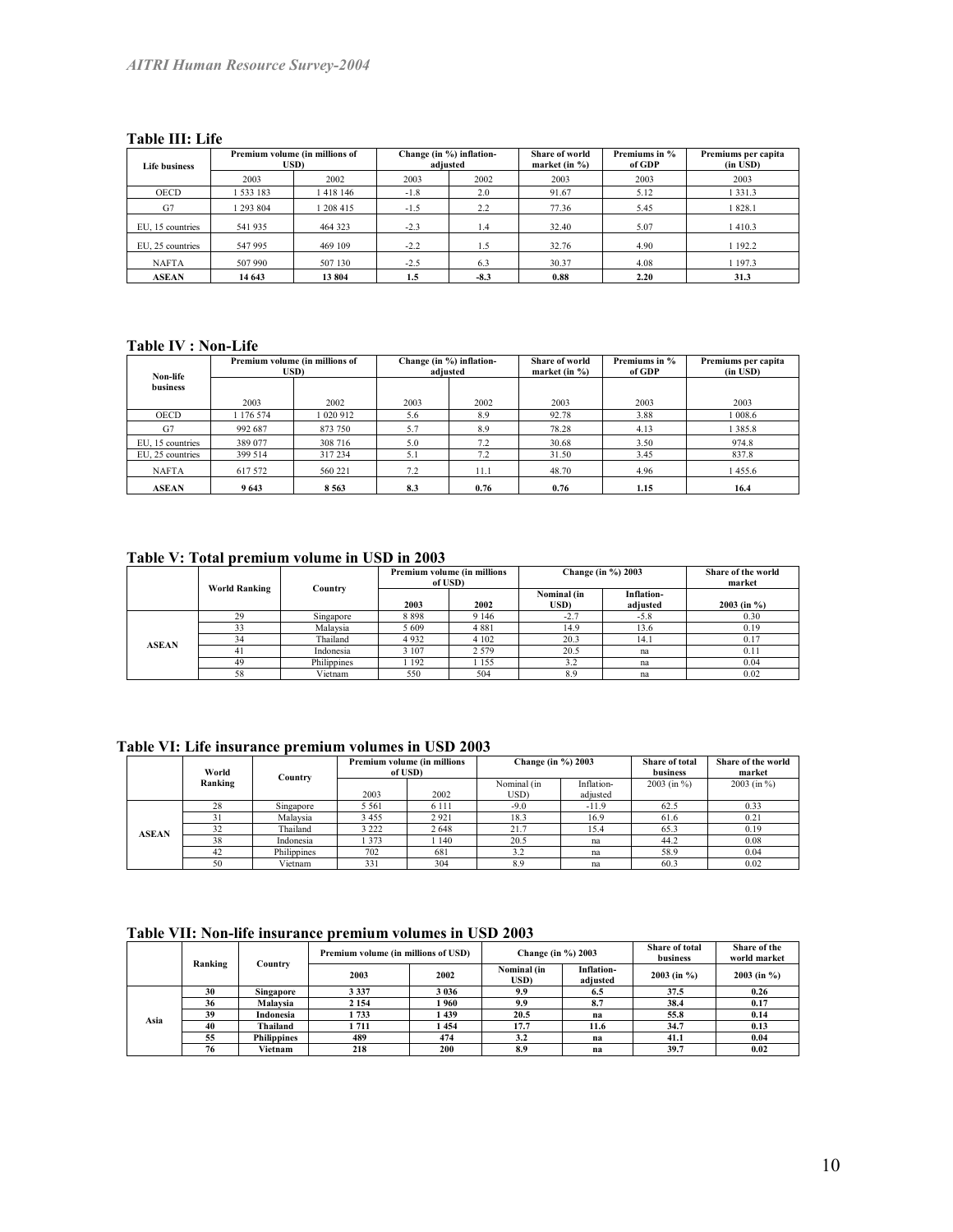|      | Ranking | Country     | <b>Total business</b> | <b>Life business</b> | <b>Non-life business</b> |
|------|---------|-------------|-----------------------|----------------------|--------------------------|
|      |         | Singapore   | 7.59                  | 6.09                 | 1.50                     |
|      | 29      | Malaysia    | 5.35                  | 3.29                 | 2.05                     |
| Asia |         | Thailand    | 3.45                  | 2.25                 |                          |
|      |         | Indonesia   | 1.49                  | 0.66                 | 0.83                     |
|      |         | Philippines | 1.48                  | 0.87                 | 0.61                     |
|      |         | Vietnam     | 1.45                  | 0.87                 | $0.5^{\circ}$            |

#### Table VIII: Insurance penetration: premiums in % of GDP in 2003

Source: Sigma, Swiss Re Statistics on other ASEAN countries are not available in the Sigma Report

#### Table IX: Concentration ratio (share of top-5 insurers by gross premiums written)

|             | Non-life insurance | Life insurance |
|-------------|--------------------|----------------|
| China       | 96%                | 98%            |
| Vietnam     | 92%                | NA             |
| India       | 86%                | 99%            |
| South Korea | 78%                | 83%            |
| Japan       | 63%                | 60%            |
| Taiwan      | 48%                | 73%            |
| Singapore   | 45%                | 91%            |
| Thailand    | 40%                | 86%            |
| Indonesia   | 40%                | 59%            |
| Philippines | 38%                | 73%            |
| Malaysia    | 34%                | 73%            |

Note: Figures are based on 2002 premiums.

#### Table X: Foreign market share

|             | Non-life insurance | Life insurance |
|-------------|--------------------|----------------|
| Singapore   | 53%                | 57%            |
| Philippines | 26%                | 61%            |
| Indonesia   | 25%                | 48%            |
| Malaysia    | 25%                | 79%            |
| Taiwan      | 12%                | 33%            |
| Vietnam     | 7%                 | 54%            |
| Thailand    | 7%                 | 50%            |
| Japan       | 6%                 | 17%            |
| South Korea | $1\%$              | $11\%$         |
| China       | $1\%$              | 2%             |
| India       | $0\%$              | $0\%$          |

Note : Foreign market share is defined as the share of premiums collected by foreign majority-owned insurers, including branches and subsidiaries. Figures are based on 2002 premiums

Source: Swiss Re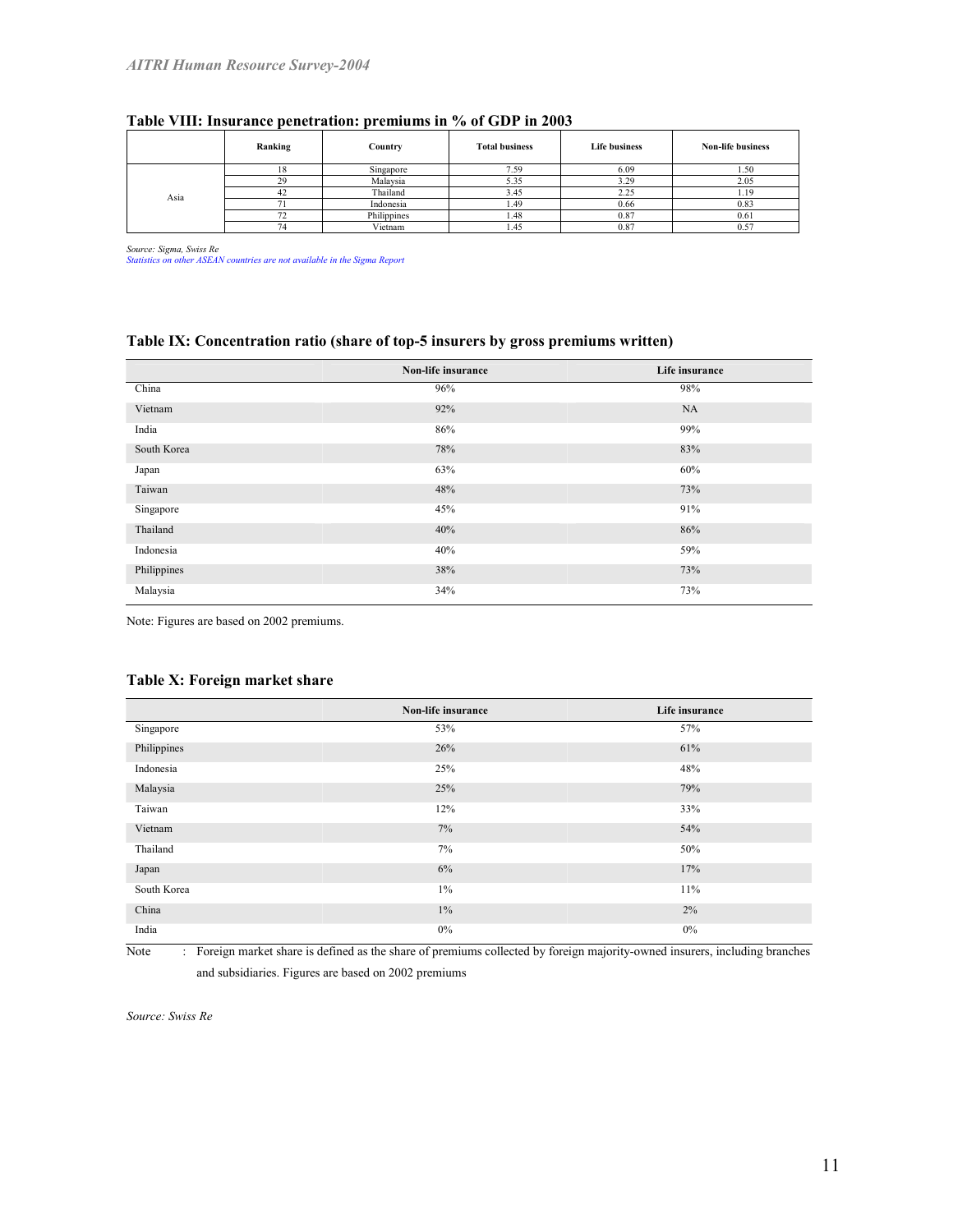|             | Majority                                          |                                                                              |                                                                              |                                                                                                        |
|-------------|---------------------------------------------------|------------------------------------------------------------------------------|------------------------------------------------------------------------------|--------------------------------------------------------------------------------------------------------|
|             | ownership in<br>existing domestic<br>companies    | <b>Establishment of</b><br>subsidiaries                                      | <b>Establishment of</b><br><b>branches</b>                                   | <b>Expected changes</b>                                                                                |
| Australia   | no restrictions                                   | no restrictions                                                              | no restrictions                                                              | none                                                                                                   |
| China       | not allowed<br>(maximum 25%<br>foreign shares)    | no restrictions<br>(mandatory joint<br>venture for foreign<br>life insurers) | no restrictions<br>(mandatory joint<br>venture for foreign<br>life insurers) | none                                                                                                   |
| Hong Kong   | no restrictions                                   | no restrictions                                                              | no restrictions                                                              | none                                                                                                   |
| Taiwan      | no restrictions                                   | no restrictions                                                              | no restrictions                                                              | none                                                                                                   |
| Japan       | no restrictions                                   | no restrictions                                                              | no restrictions                                                              | none                                                                                                   |
| South Korea | no restrictions                                   | no restrictions                                                              | no restrictions                                                              | considering<br>lowering the<br>minimum capital<br>requirement to<br>attract more new<br>establishments |
| India       | not allowed<br>$($ maximum 26%<br>foreign shares) | not allowed                                                                  | not allowed                                                                  | 49% foreign shares<br>being considered                                                                 |
| Indonesia   | no restrictions                                   | not allowed                                                                  | not allowed                                                                  | more flexible<br>approach to foreign<br>shares in joint<br>ventures                                    |
| Malaysia    | not allowed<br>(exceptions are<br>noted)          | not allowed                                                                  | not allowed                                                                  | none                                                                                                   |
| Philippines | no restrictions                                   | no restrictions                                                              | no restrictions                                                              | none                                                                                                   |
| Singapore   | no restrictions                                   | no restrictions                                                              | no restrictions                                                              | none                                                                                                   |
| Thailand    | not allowed                                       | not allowed                                                                  | no restrictions                                                              | raise foreign share<br>to 49% from 25%                                                                 |
| Vietnam     | no restrictions                                   | no restrictions                                                              | no restrictions                                                              | liberalisation under<br>the US-Vietnam<br>bilateral trade<br>agreement                                 |

# Table XI : Market access regimes in Asia

Source: National Insurance Regulators.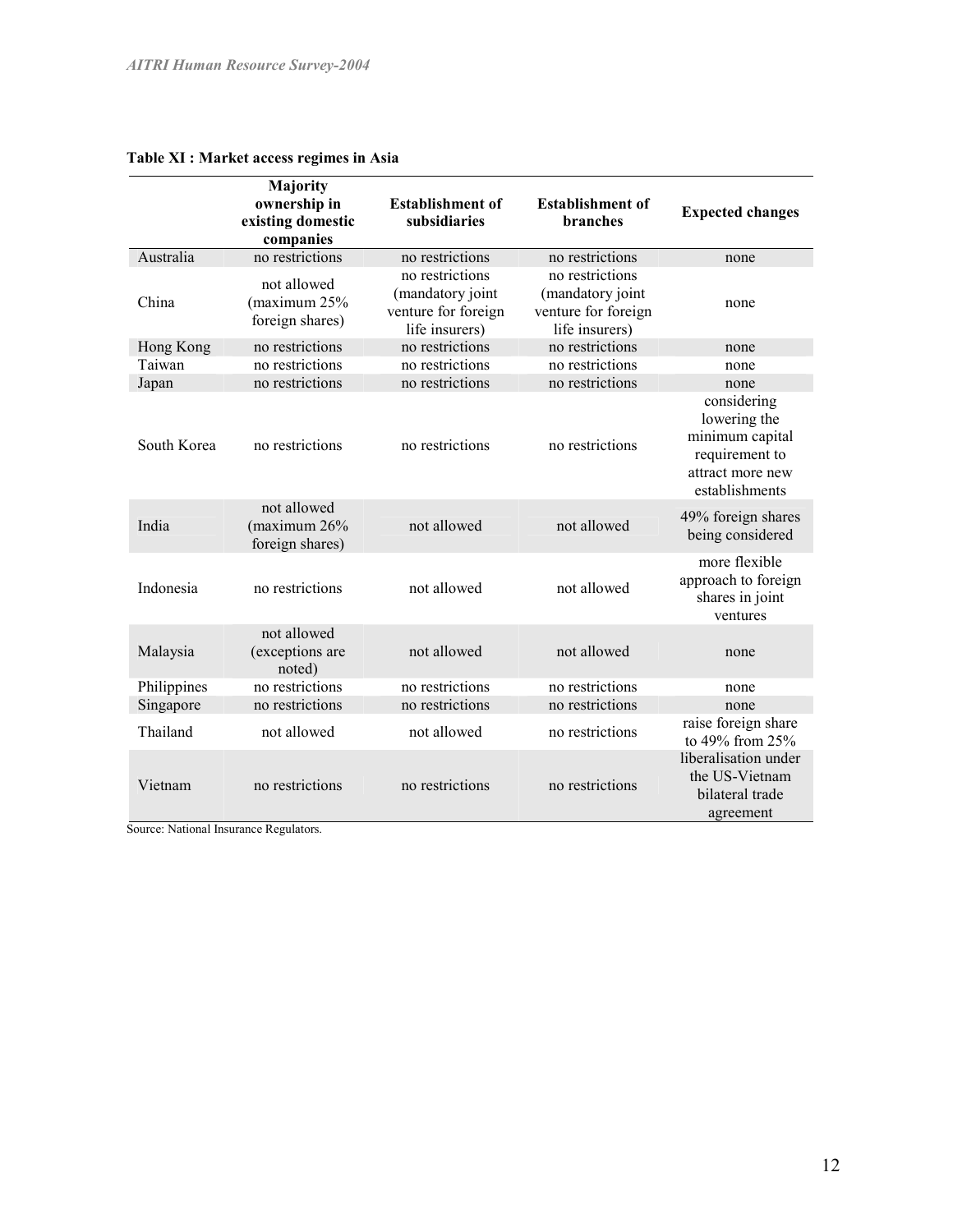# 6.0 SURVEY FINDINGS

# 6.1 Regulators' Perception of the Business Environment and Regulatory Challenges

Respondents were requested to identify the key regulatory challenges they face in the context of the present business environment in their own jurisdictions.

Table 6.1 summarizes the survey findings on the key challenges and concerns of regulating the insurance market in the present business environment.

| Country       | <b>Business Environment Challenges</b>                                                                                     |
|---------------|----------------------------------------------------------------------------------------------------------------------------|
| <b>Brunei</b> | Absence of comprehensive Insurance Act<br>$\bullet$                                                                        |
|               | Lack of comprehensive regulation of financial institutions<br>٠                                                            |
| Cambodia      | Price competition and undercutting among insurers<br>$\bullet$                                                             |
|               | Non-existence of insurance association                                                                                     |
|               | Non-establishment of minimum rates                                                                                         |
|               | Low public awareness of insurance                                                                                          |
|               | On-going review of all insurance laws since mid 2002                                                                       |
| Indonesia     | Low capital<br>٠                                                                                                           |
|               | Human resources                                                                                                            |
|               | Corporate governance<br>$\bullet$                                                                                          |
| Malaysia      | Management of increasing financial complexities<br>$\bullet$                                                               |
|               | Management of globalization and liberalization processes                                                                   |
|               | Effective supervision of cross-border exposures                                                                            |
|               | Development of a more competitive domestic industry to play a larger role in supporting economic                           |
|               | development                                                                                                                |
|               | Management of consumer expectations and increasing sophistication of consumer needs<br>٠                                   |
| Philippines   | Need for more expertise and facility for evaluating insurance products<br>$\bullet$                                        |
|               | Examination of insurance companies (life and non-life)                                                                     |
|               | Settlement of claims and other insurance controversies                                                                     |
|               | Use of computers in insurance regulations.<br>$\bullet$                                                                    |
| Singapore     | Threat to the solvency and profitability of insurance companies posed by the volatile and changing business                |
|               | environment. The need for insurance companies to have clear business strategies and strong financial and risk              |
|               | management disciplines to survive in the new environment                                                                   |
|               | The greater-than-ever-before effect of financial markets and related companies on insurance companies. The                 |
|               | strengthened need for consolidated supervision and cooperation with foreign Regulators to enable group-wide<br>supervision |
|               | The need for integrated supervision so as to avoid regulatory arbitrage and provide level playing field for                |
|               | Regulator's financial institutions, due to the convergence of financial products                                           |
|               | Relevance of insurance regulatory and supervisory practices to the times<br>$\bullet$                                      |
| Thailand      | How to increase customer base for the insurance industry, especially for the lower income customers<br>$\bullet$           |
|               | How to reap the full benefits of the long-term financial stability brought about by the progressive insurance              |
|               | market                                                                                                                     |
| Vietnam       | Lack of experienced and qualified staff<br>$\bullet$                                                                       |
|               | Limited IT infrastructure in both regulatory authority and industry                                                        |
|               | Insufficient regulatory and supervisory standardization                                                                    |
|               | Limited public awareness of insurance                                                                                      |

Table 6.1: Business Environment Challenges Faced By ASEAN Regulators

The eight ASEAN insurance markets fall basically into two groups: (1) the more established and sizeable markets in Malaysia, Philippines, Singapore, Indonesia and Thailand and (2) the smaller and less established markets in Brunei, Cambodia and Vietnam. By comparing the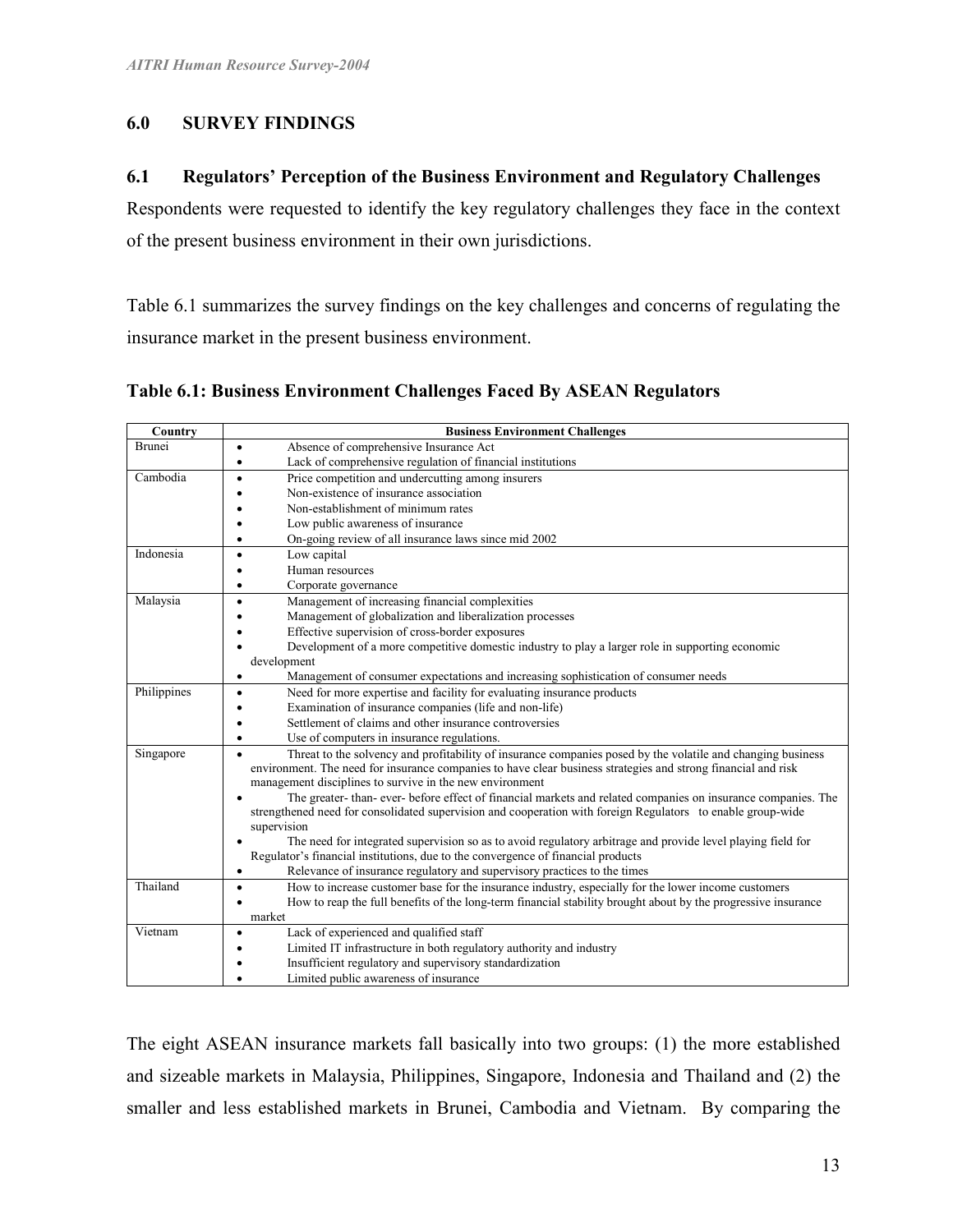business environment faced by Regulators from the eight countries, we identify the themes and the factors which are dominant within ASEAN and across the two groupings. The responses differ between countries, and significantly between the less developed markets of Cambodia and Vietnam, and the rest.

The less developed countries are currently focused on the basic issues of establishing their regulatory systems or dealing with the problems of inadequate regulation. In Cambodia, for instance, unhealthy competition based on aggressive price undercutting at this early stage of development can destabilize the market and raise the problems of consumer protection and public confidence. Lack of public / consumer awareness of the benefits of insurance will not only slow down growth and but also leave many individuals and corporations exposed to risks which could have been efficiently managed through insurance.

Regulators from the more established markets (Indonesia, Philippines, Malaysia, Singapore and Thailand) emphasize the need to develop a viable insurance market which can contribute more effectively to the development of their national economies. Regulators are also conscious of the need to develop their own competencies and technical insurance knowledge. Most are in the transition state and are upgrading their supervision system. Regulators with more open market access are concerned with attracting capital (Indonesia). They indicate the need for more powerful IT (Philippines) as timely information is needed to supervise more complex and expanding markets, and to implement international standards of insurance supervision. They are equally concerned with expanding the consumer base and increasing the penetration of insurance into the larger population, especially the rural sector (Thailand). They are making efforts to increase consumer sophistication (Malaysia). Insurance consumers in these markets have higher expectations of the performance of insurers and, by implication, of the Regulators' performance as well. They are concerned also with the larger forces of change such as globalization and internationalization of business, and increased cross-border exposures. Liberalization of the markets is also expected to pose renewed challenges for Regulators. Singapore shows more concern with external factors, reflecting the more enhanced trend of convergence of its financial sectors. Thus, the challenges of ensuring a level playing field for the Regulators of financial institutions, of group-wide supervision, of systemic risks,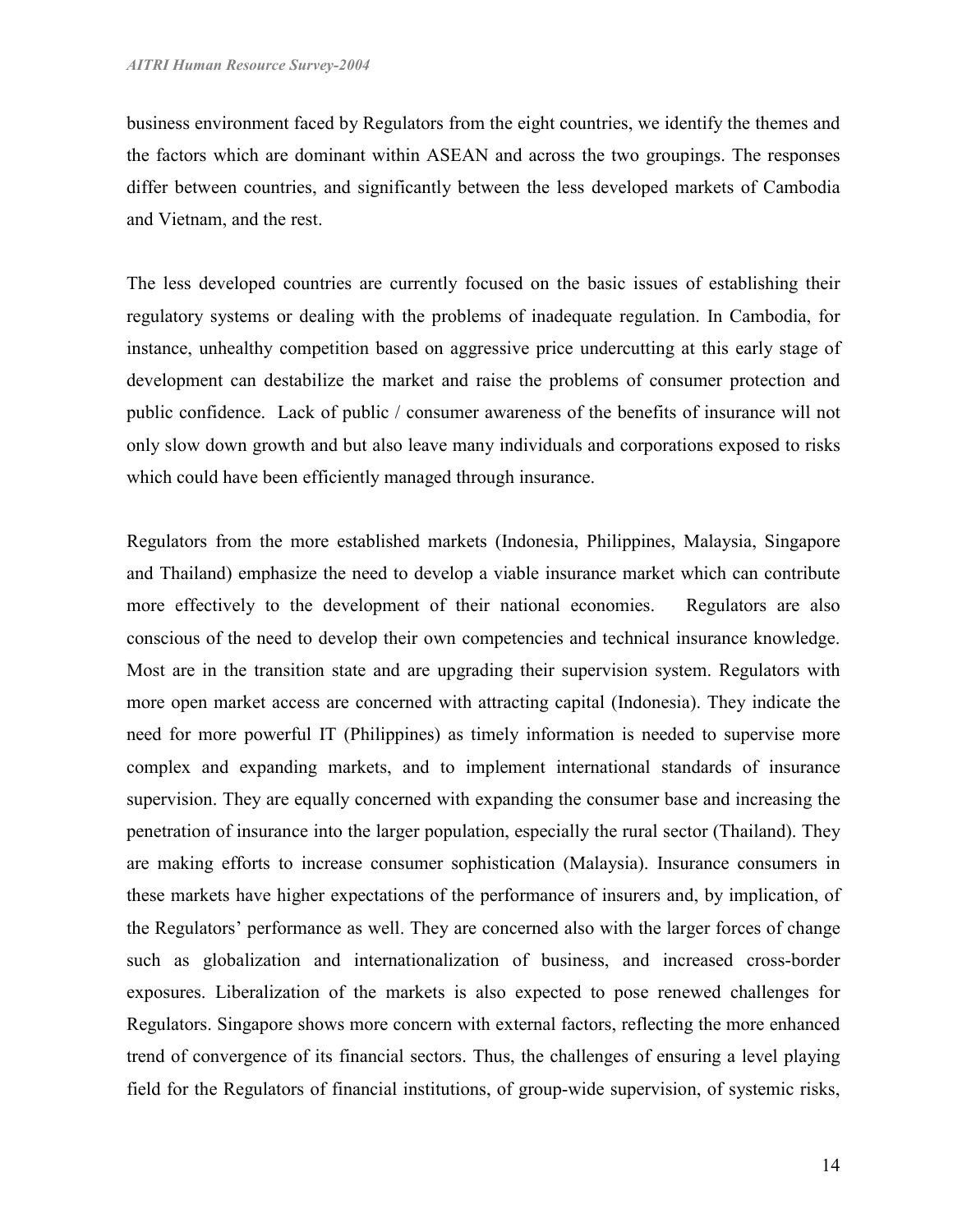among others. The risk-based supervision approach also requires that insurers have enterprise risk management capability.

# 6.2 Human Resource Development Challenges

The central question of this survey is the identification of human resource development issues and challenges faced by ASEAN Insurance Regulators within their organizations. Table 6.2 shows the key human resource development issues and challenges identified by the Regulators.

Table 6.2: Human Resource Development Challenges Faced by ASEAN Regulators

| Country       | <b>HRD</b> Challenges                                                                                                               |
|---------------|-------------------------------------------------------------------------------------------------------------------------------------|
| <b>Brunei</b> | Shortage of manpower<br>$\bullet$                                                                                                   |
|               | Limited number of experienced and knowledgeable workforce<br>$\bullet$                                                              |
|               | Long periods to recruit new staff and fill vacant posts in the insurance industry<br>$\bullet$                                      |
| Cambodia      | Limited HRD and capacity building<br>٠                                                                                              |
| Indonesia     | Lack of number of people<br>$\bullet$                                                                                               |
|               | Lack of training (internal and external)<br>$\bullet$                                                                               |
|               | Inadequate facilities<br>٠                                                                                                          |
| Malaysia      | Developing and retaining expertise in risk assessment, actuarial assessment, financial risk analysis, alternative risk<br>$\bullet$ |
|               | transfer and risk based supervisory framework                                                                                       |
|               | Transitioning staff from a compliance-oriented to a performance-based supervisory regime that emphasizes the<br>$\bullet$           |
|               | ability to effectively identify, assess and mitigate risks associated with individual institutions                                  |
| Philippines   | Funding constraints<br>$\bullet$                                                                                                    |
| Singapore     | Need for Insurance Regulators and Supervisors to build up their competencies to enable them to carry out their<br>$\bullet$         |
|               | responsibilities against a rapidly changing environment, both with respect to financial institutions as well as new                 |
|               | supervisory frameworks                                                                                                              |
| Thailand      | Training staff to develop professional and managerial skills<br>٠                                                                   |
|               | Encouraging staff to become members of insurance professional association<br>$\bullet$                                              |
|               | Long-term planning of human resource development due to services liberalization<br>$\bullet$                                        |
| Vietnam       | Acute shortage of skilled and experienced professionals<br>$\bullet$                                                                |
|               | Budgetary constraints and procedural limitations, making outsourcing impossible<br>$\bullet$                                        |
|               | Mismatch between training provider and industrial needs<br>$\bullet$                                                                |
|               | Absence of insurance institute                                                                                                      |

While the underlying problem of availability of qualified human resource and talents is the same for all ASEAN Regulators, there are significant differences in the emphasis, variations and degree of their fundamental problem. There is a serious need for qualified, and more importantly, experienced staff who can contribute to training and development. This shortage of experienced staff is glaring when compared with the better situation of Regulators in developed markets, with their years of institutional experience and vast accumulation of knowledge in regulating and supervising the insurance markets. The authorities in developed markets have experienced staff to handle complex issues and to train and guide the newer staff.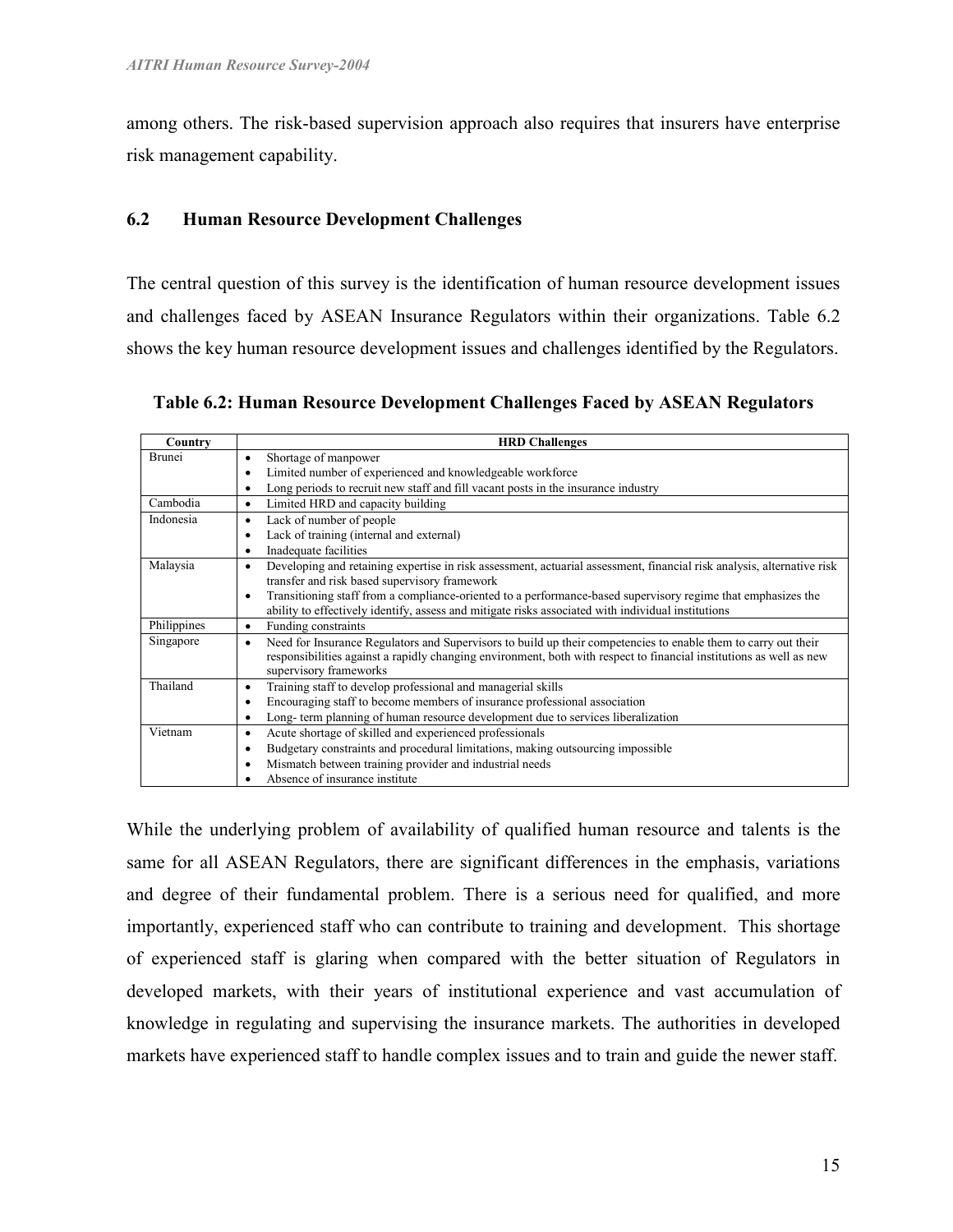Budgets for training and re-training staff are also inadequate. Budget constraints are prevalent, as highlighted by Cambodia and Philippines. These may apply both to the salary scales for those employed in the insurance supervisory authorities compared with the "more important" government ministries. Some ASEAN Insurance Regulators face problems in attracting and retaining personnel with an appropriate level of expertise in insurance and risk management. The issue of attracting and retaining key staff, especially highly trained staff, is acute in most of the countries surveyed. This is more so in the case of Regulators in the lesser developed ASEAN insurance markets where the pay and job service levels of the Insurance Regulators / Supervisors may not be commensurate with the level of their responsibilities.

There was a general view that staff salary scales and training budgets need to be increased if insurance supervision is to be brought up to best international standards; however, it was felt that these were issues for national governments to address. With the commitment to apply the Core Principles of the International Association of Insurance Supervisors (which have been accepted by national governments, IMF and World Bank), a greater financial commitment to meeting these human resource challenges is required.

There is a noticeable difference in the knowledge and skill areas needed in the countries studied. For the more developed markets, the emphasis is more on strengthening the technical and professional competencies of the Regulators in risk management, actuarial science and the more advanced aspects of insurance and finance. This is also related to their regulatory models/ supervisory systems, discussed below. In the smaller offices, it is not possible to specialize and the small teams have to handle every aspect. The problem is aggravated by a lack of managerial and leadership skills to run a tight operation.

The HR issues also reflect the basis or the approach of the supervision of financial institutions. Factors such as the regulatory history, legislative expectation, philosophies, objectives and the stage of development of the regulatory authorities influence HR development.

In the more developed ASEAN insurance markets, Regulators are shifting towards risk – based supervision. This a more structured and focused approach, with the Regulator acting like an "external auditor" to an internal risk management system. This mode of supervision requires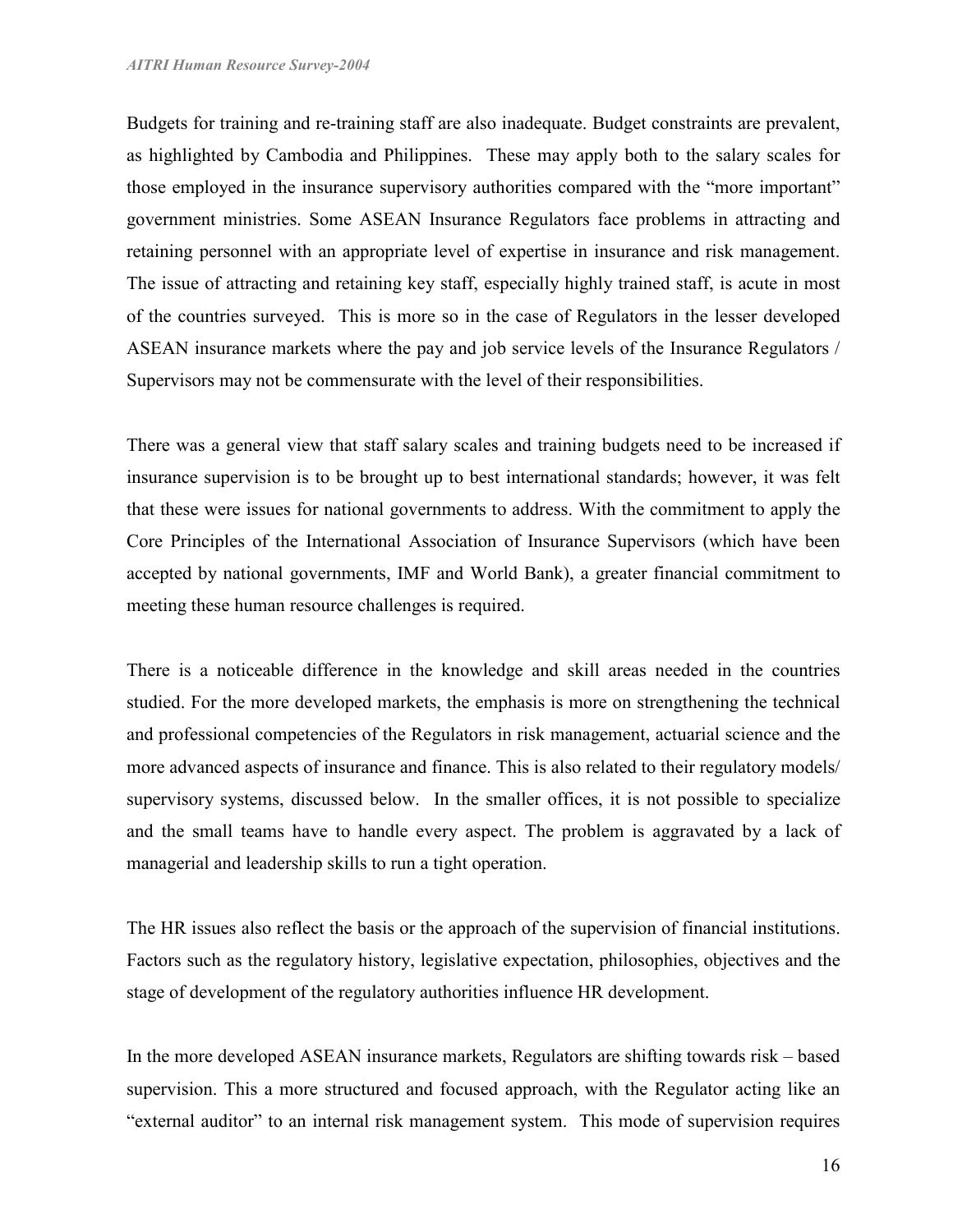the creation of a robust supervisory framework that also depends on the existence of a technical or professional infrastructure. Professionals such as auditors, actuaries, lawyers, judges, accountants, risk managers, and equally competent management/ professional staff and Board of Directors are needed to provide the check and balances to support a risk – based regulatory supervisory system. The case of Singapore provides a glimpse of the regulatory system and human resource development strategies of a Regulator/Supervisor in an advanced ASEAN market which aims to be a regional financial services and insurance hub this side of the time zone. Table 5. 2 also highlights the need for the long-term planning of human resource needs as qualified and experienced staff cannot be available overnight. The need for strategic human resource development for regulatory staff has never been greater as the ASEAN insurance sector takes off for rapid expansion. Holbeche (1999) stated that "Many strategic blunders can be avoided if human resource issues are carefully considered in the formulation of strategy and the decision process." This can apply to ASEAN Regulators, especially if they are in the process of transition to a new risk –based regulatory system.

#### 6.3 Specialized Institutions for Training of Regulators

Only the Insurance Institute for Asia and the Pacific (IIAP) in the Philippines provides specialized training and education programmes for Insurance Regulators. AITRI was not mentioned, perhaps due to the fact that it is still in the process of being established. Other insurance institutes mentioned are The Philippines Insurance Institute and the Singapore College of Insurance. The Malaysian Insurance Institute (MII) conducts technical training courses and facilitates AITRI courses.

#### 6.4 Focus Areas for Future Training

The survey sought views on the importance of the future training priorities of ASEAN Regulators in 28 subject areas. Insurance Regulators were asked to rank these areas on a "1" to "5" point scale, with "5" being the highest priority. Table 6.4a indicates the focus areas by countries and the preferred location of training. Table 6.4b gives a matrix of the responses in terms of subject areas, countries and their points scores. The un-weighted mean scores across countries for each subject area and the mean scores by country across all subject areas are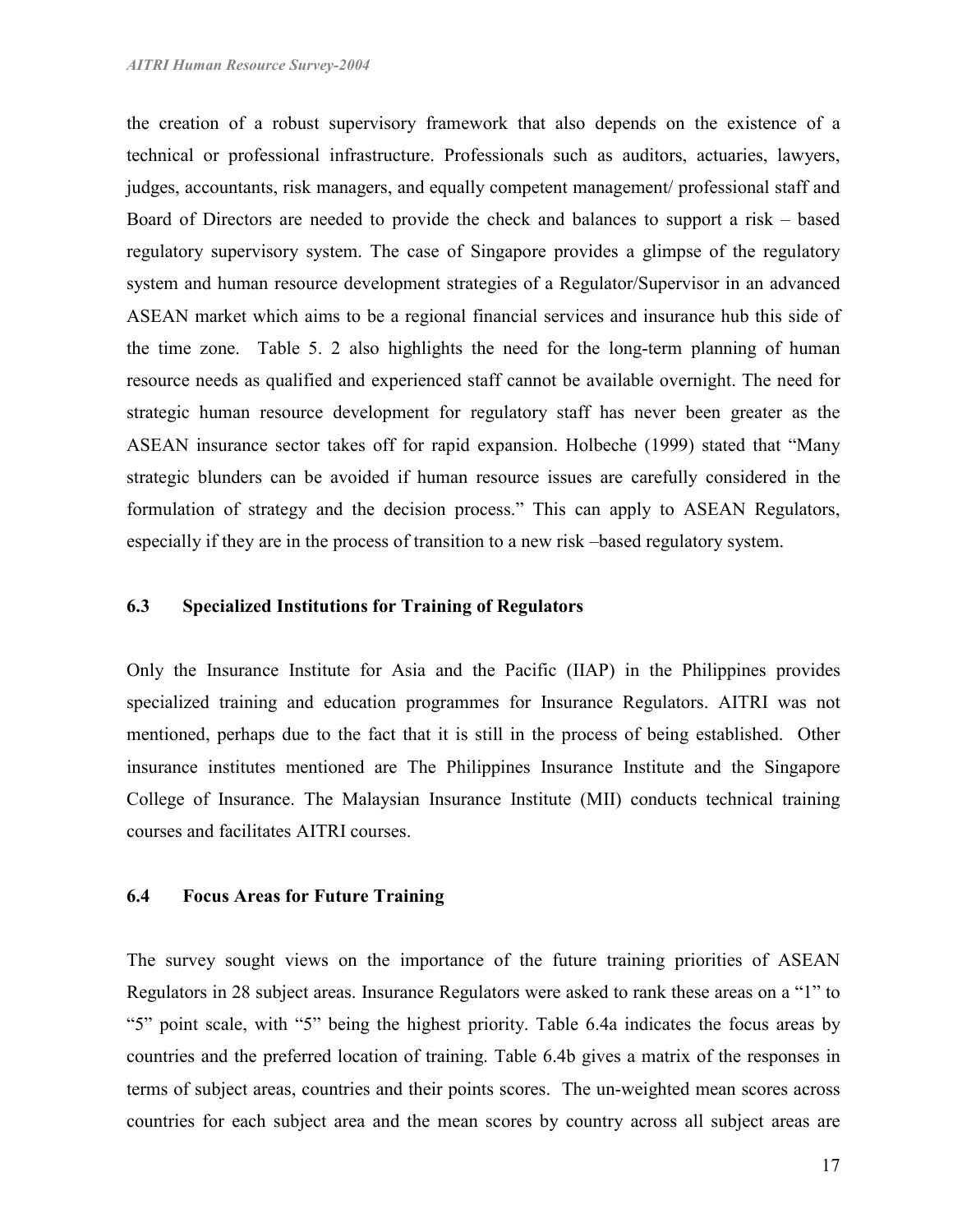given at the end of the columns and rows in the matrix of responses. The subject areas indicated in bold letters are top priority areas (with an overall mean of between 4.00 and 5.00) across the eight supervisory bodies. These are listed below in order of stated importance, even though some of these subjects are given equal ranking:

Priority Areas:

- Capital adequacy and solvency supervision
- Risk-based supervision
- Insurance (IAIS) core principles
- Reinsurance regulation and supervision
- Disclosure and transparency
- International insurance accounting standards
- Financial conglomerates and financial sector convergence
- Supervision of insurance intermediaries
- Asset-liability management techniques.

Other important areas:

- Valuation of insurance assets and liabilities
- Methodology and assessment of insurance core principles
- WTO and insurance: policies, national positioning and negotiation
- Supervision of insurance groups and international insurers.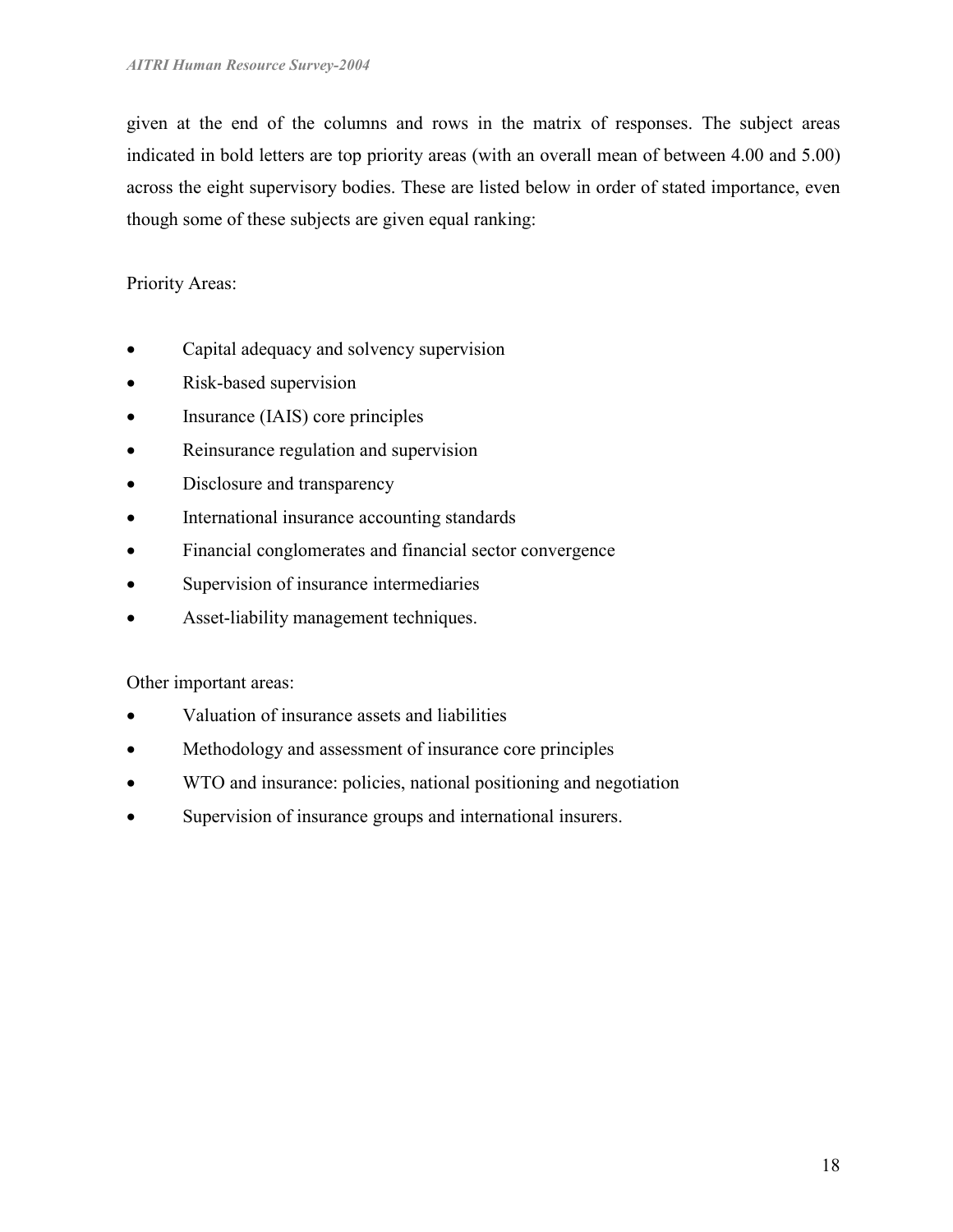|                                                             |      |              | Indonesia      | Singapore |            |              | Thailand   |              | Vietnam       |            | Cambodia |              | Brunei    |              | Malaysia   | Philippines  |          | $R/J^*$      |
|-------------------------------------------------------------|------|--------------|----------------|-----------|------------|--------------|------------|--------------|---------------|------------|----------|--------------|-----------|--------------|------------|--------------|----------|--------------|
| Focus Areas                                                 | Mean | $\mathbb{R}$ |                | R         |            | $\mathbb{R}$ |            | $\mathbb{R}$ |               | R          |          | $\mathbb{R}$ |           | $\mathbb{R}$ |            | $\mathbb{R}$ |          |              |
| Capital adequacy and solvency supervision                   | 4.88 |              |                |           | $\sqrt{ }$ | $\sqrt{ }$   |            |              | $\mathcal{L}$ | $\sim$     |          |              | $\Delta$  |              | N          |              | N        |              |
| Risk-based supervision                                      | 4.75 |              |                |           | $\sqrt{ }$ | $\sqrt{ }$   |            | $\Delta$     |               | $\sqrt{ }$ |          |              | $\Delta$  |              | $\sqrt{ }$ | $\sqrt{ }$   |          | R            |
| Insurance core principles                                   | 4.38 |              |                |           |            |              | N          |              | $\Delta$      | $\Delta$   |          | $\lambda$    | $\lambda$ | $\sqrt{ }$   |            |              | $\Delta$ |              |
| Reinsurance regulation and supervision                      |      |              |                |           | $\sqrt{ }$ |              |            |              |               |            |          |              |           |              |            |              |          |              |
|                                                             | 4.38 |              |                |           |            |              | N          | $\Delta$     |               | $\sqrt{ }$ |          |              | $\lambda$ | $\sqrt{ }$   |            |              |          | R/J          |
| International insurance accountancy standards               | 4.25 |              |                |           |            | V            | $\sim$     |              | $\sim$        | $\Delta$   |          |              | $\Delta$  | $\sqrt{ }$   |            | $\sqrt{ }$   |          | R            |
| Disclosure and transparency                                 | 4.25 |              | $\overline{ }$ |           |            |              | $\sqrt{ }$ |              | $\Delta$      |            |          |              |           |              |            | $\sqrt{ }$   |          |              |
| Financial conglomerates and financial sector<br>convergence |      |              |                |           | $\sqrt{ }$ |              |            |              |               |            |          |              |           |              |            |              |          |              |
|                                                             | 4.13 |              |                |           |            |              | N          |              |               | $\sqrt{ }$ |          | $\sqrt{ }$   |           | $\sqrt{ }$   |            | $\sqrt{ }$   |          | $\mathbb{R}$ |
| Supervision of insurance intermediaries                     | 4.00 |              |                |           |            |              | $\sqrt{ }$ |              |               | $\sqrt{ }$ |          | $\lambda$    |           | $\sqrt{ }$   |            |              | N        | R            |
| Asset-liability management techniques                       | 4.00 |              |                |           |            |              |            |              |               |            |          |              |           |              |            | $\sqrt{ }$   |          | R            |

# Table 6.4a: Important Focus Areas by Countries and Location

\*R / J indicates the preference for the training to be held, at regional or jurisdiction levels.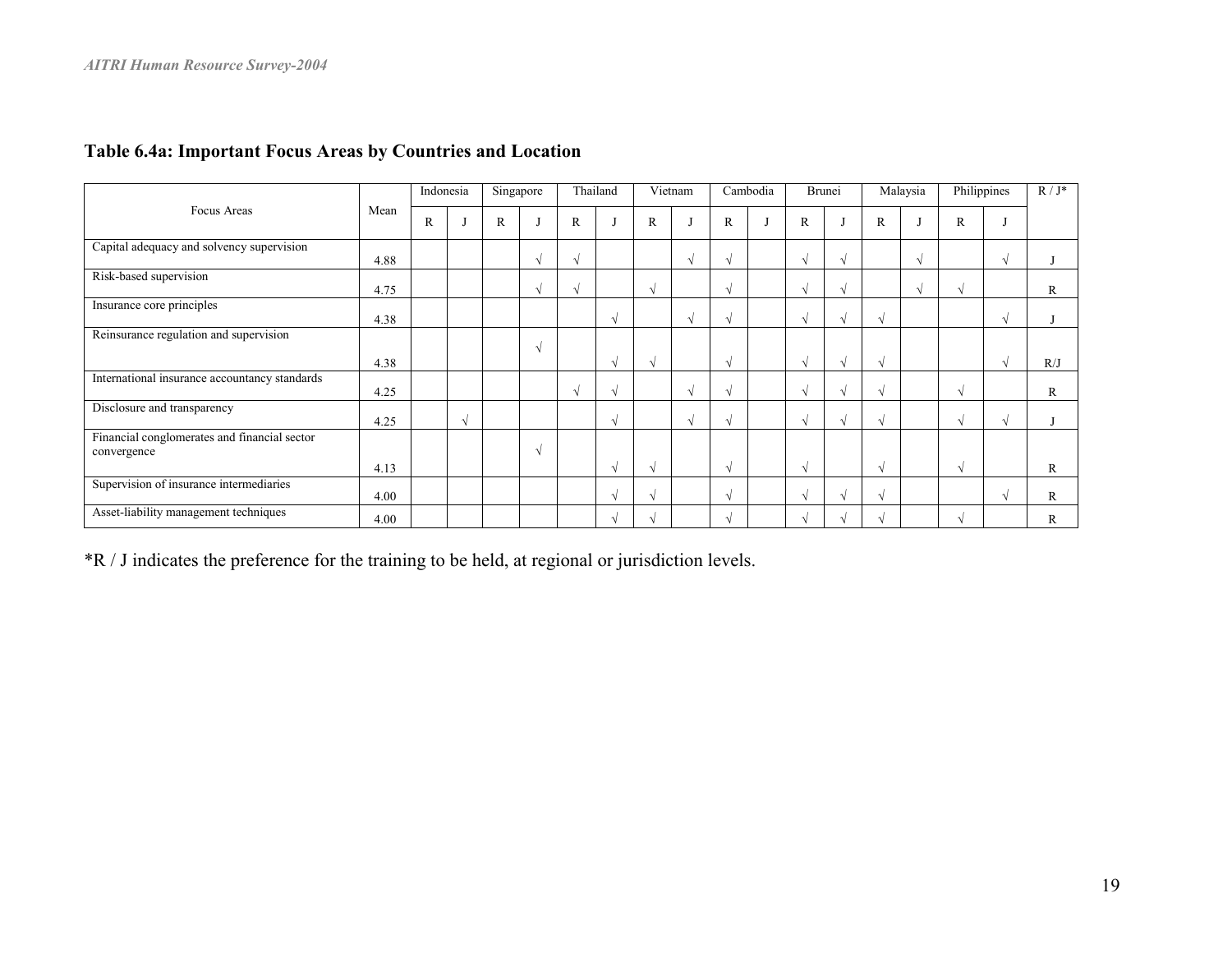| N <sub>o</sub> | Focus Areas                                                 | Indonesia                | Singapore                | Thailand                    | <b>Philippines</b>       | Malaysia                 | Vietnam        | Brunei                   | Cambodia                    | Mean |
|----------------|-------------------------------------------------------------|--------------------------|--------------------------|-----------------------------|--------------------------|--------------------------|----------------|--------------------------|-----------------------------|------|
|                | Capital adequacy and solvency supervision                   |                          | 5                        |                             |                          |                          |                |                          |                             | 4.88 |
| 2.             | Risk-based supervision                                      | $\overline{4}$           | $\overline{\phantom{0}}$ | $\overline{\phantom{0}}$    | 5                        | 5                        | $\overline{A}$ |                          | $\overline{\phantom{0}}$    | 4.75 |
| 3.             | Insurance core principles                                   | 3                        | $\overline{\phantom{0}}$ | $\boldsymbol{\Delta}$       | $\mathbf{3}$             |                          | 5              | 5                        | 5                           | 4.38 |
| 4.             | Reinsurance regulation and supervision                      | $\overline{4}$           | 4                        | $\Delta$                    |                          | 5                        | $\overline{4}$ | $\overline{\phantom{0}}$ | 5                           | 4.38 |
| 5.             | Disclosure and transparency                                 | 5                        | $\Omega$                 | $\overline{4}$              | $\overline{\phantom{0}}$ | $\overline{\phantom{0}}$ | 5              | 5                        | 5                           | 4.25 |
| 6.             | International insurance accountancy standards               | $\overline{4}$           | $\Omega$                 | 5                           | $\overline{\phantom{0}}$ | 5                        | 5              | 5                        | 5                           | 4.25 |
| 7.             | Financial conglomerates & financial sector convergence      | $\overline{4}$           | 5                        | 4                           | $\overline{\phantom{0}}$ | $\overline{4}$           | $\overline{4}$ | 4                        | 3                           | 4.13 |
| 8.             | Supervision of insurance intermediaries                     | $\overline{4}$           | $\Omega$                 | $\Delta$                    | $\varsigma$              | 5                        | 5              |                          | $\boldsymbol{\vartriangle}$ | 4.00 |
| 9.             | Asset-liability management techniques                       | $\overline{4}$           | $\Omega$                 | $\Delta$                    | $\overline{\phantom{0}}$ |                          | 5              | 5                        | 5                           | 4.00 |
| 10.            | Valuation of insurance assets and liabilities               | $\overline{4}$           | $\Omega$                 | $\overline{4}$              | $\overline{\phantom{0}}$ | $\mathcal{R}$            | 5              | $\overline{5}$           | 5                           | 3.88 |
| 11             | Methodology & assessment of insurance core principles       | $\overline{5}$           | $\Omega$                 | $\overline{\phantom{0}}$    | $\Omega$                 | $\varsigma$              | $\overline{4}$ | $\overline{5}$           | $\overline{5}$              | 3.63 |
| 12             | Supervision of insurance groups $\&$ international insurers | $\overline{4}$           | 3                        | $\Lambda$                   | $\Omega$                 | $\mathbf{3}$             | $\overline{A}$ |                          | $\overline{\phantom{0}}$    | 3.50 |
| 13.            | WTO and insurance                                           | $\overline{4}$           | $\theta$                 | $\theta$                    | $\overline{\phantom{0}}$ |                          | 5              | 5                        | 5                           | 3.50 |
| 14.            | Corporate governance                                        | $\overline{\phantom{0}}$ | $\Omega$                 | $\mathbf{0}$                |                          | $\Lambda$                | $\overline{4}$ | $\overline{5}$           | $\overline{5}$              | 3.38 |
| 15.            | Private pensions                                            | $\overline{4}$           |                          | $\theta$                    |                          | $\varsigma$              | $\overline{3}$ | $\mathcal{L}$            | $\overline{4}$              | 3.38 |
| 16.            | Money laundering and insurance                              | 5                        | 3                        | $\theta$                    | $\overline{\phantom{0}}$ | $\mathbf{0}$             | 3              | 5                        | $\overline{4}$              | 3.13 |
| 17.            | Alternative risk financing                                  | $\overline{4}$           | $\Omega$                 | $\theta$                    |                          | $\overline{\phantom{0}}$ | 3              | Δ                        | $\overline{5}$              | 3.13 |
| 18.            | Investments regulation                                      | $\Delta$                 | $\Omega$                 | $\boldsymbol{\vartriangle}$ |                          | $\theta$                 | $\Delta$       | $\mathbf{3}$             | $\overline{5}$              | 3.00 |
| 19.            | Credit insurance and credit risk securitization             | $\overline{4}$           | $\theta$                 | $\theta$                    | $\varsigma$              | 4                        | 3              | $\mathcal{E}$            | $\overline{4}$              | 2.88 |
| 20.            | Enterprise risk and operational risk management             | $\overline{4}$           | $\theta$                 | $\overline{\mathcal{L}}$    | $\theta$                 | $\Delta$                 | 3              | $\mathcal{E}$            | 5                           | 2.88 |
| 21             | Captive insurance companies $\&$ risk retention schemes     | $\overline{4}$           | $\Omega$                 | $\Omega$                    | $\overline{\phantom{0}}$ | $\theta$                 | $\overline{3}$ | $\mathbf{3}$             | $\overline{\phantom{0}}$    | 2.50 |
| 22.            | On-site inspection                                          | $\overline{\phantom{0}}$ | $\Omega$                 | $\Omega$                    | $\Omega$                 | $\theta$                 | 5              | $\overline{\phantom{0}}$ | $\overline{5}$              | 2.50 |
| 23.            | Organization of insurance supervisory authorities           | $\overline{4}$           | $\Omega$                 | $\theta$                    | $\theta$                 | $\theta$                 | 5              | 5                        | 5                           | 2.38 |
| 24.            | Understanding insurance company account                     | $\overline{4}$           | $\Omega$                 | $\Omega$                    | $\Omega$                 | $\theta$                 | 5              | $\overline{\phantom{0}}$ | 5                           | 2.38 |
| 25.            | Regulation of compulsory insurance                          | $\overline{4}$           | $\theta$                 | $\theta$                    | $\theta$                 | $\theta$                 | $\overline{4}$ |                          | $\overline{5}$              | 2.25 |
| 26.            | Role of auditors and actuaries                              | $\overline{4}$           | $\Omega$                 | $\mathbf{0}$                | $\theta$                 | $\theta$                 | 5              | 4                        | 5                           | 2.25 |
| 27.            | Health insurance                                            | $\overline{4}$           | $\Omega$                 | $\theta$                    | $\theta$                 | 5                        | 3              | $\overline{2}$           | 3                           | 2.13 |
| 28.            | Liability insurance                                         | $\overline{4}$           | $\Omega$                 | $\Omega$                    | $\Omega$                 | $\Omega$                 | $\overline{4}$ | $\overline{\mathbf{A}}$  | $\overline{5}$              | 2.13 |
| 29.            | Others 1                                                    |                          |                          |                             |                          | $\mathbf{3}$             | 5              |                          |                             |      |
| 30.            | Others 2                                                    |                          |                          |                             |                          | $\varsigma$              |                |                          |                             |      |
|                | Overall mean (maximum value $= 5.00$ )                      | 4.14                     | 1.21                     | 2.14                        | 3.00                     | 3.10                     | 4.21           | 4.36                     | 4.71                        |      |

Table 6.4b: Comparing Focus Areas for Future Training (5 = High Priority)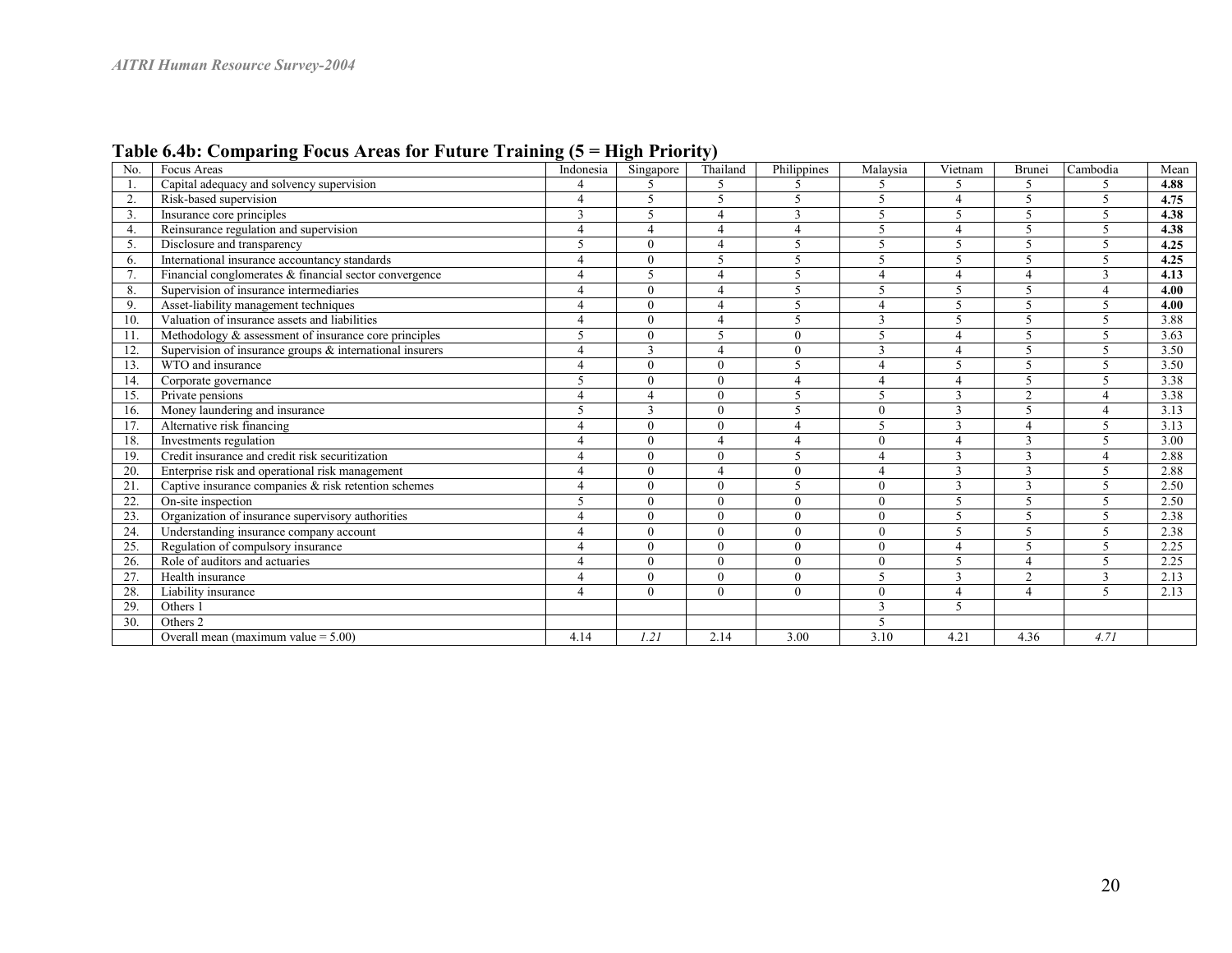Based on Table 6.4a, most of the courses on high priority areas are required to be conducted at regional level. Training on insurance core principles is to be conducted within own jurisdiction while training on the subjects of capital adequacy, solvency, disclosures and transparency are needed at both jurisdiction and regional levels. While Brunei and Cambodia require most training at the regional level, Singapore is self-reliant.

In Table 6.4b, the overall mean values by countries indicate the degree of the need for HRD and the training of ASEAN Regulators in the focus areas which they have selected and ranked. The mean values infer the levels of knowledge and competencies /skills of Regulators in the identified areas. A low mean value indicates that they already have adequate knowledge and are sufficiently trained in the focus areas and vice versa. Therefore, based on the results in Table 6.4b, Singapore and Cambodia have the lowest and the highest mean respectively (boldfaced and italicized).

#### 6.5 In- house Training Programmes for Regulators

Table 6.5 presents the responses to the survey on the in-house training activities and programmes in the technical knowledge areas, conducted or planned by Regulators for the period 2002 to 2004. Malaysia, Philippines and Thailand have some training programmes which they conduct on a regular basis and training in new areas are being planned. The answers indicate the knowledge areas in which each jurisdiction is competent and self-reliant in providing its own staff training, and are potential sources for other Regulators to participate in or to request assistance for training.

Brunei, Cambodia and Vietnam do not conduct any in-house training at all, due to a lack of critical mass or funding constraints. At the other end of this spectrum, Singapore has training programmes in a wide range of topics conducted and planned for staff training.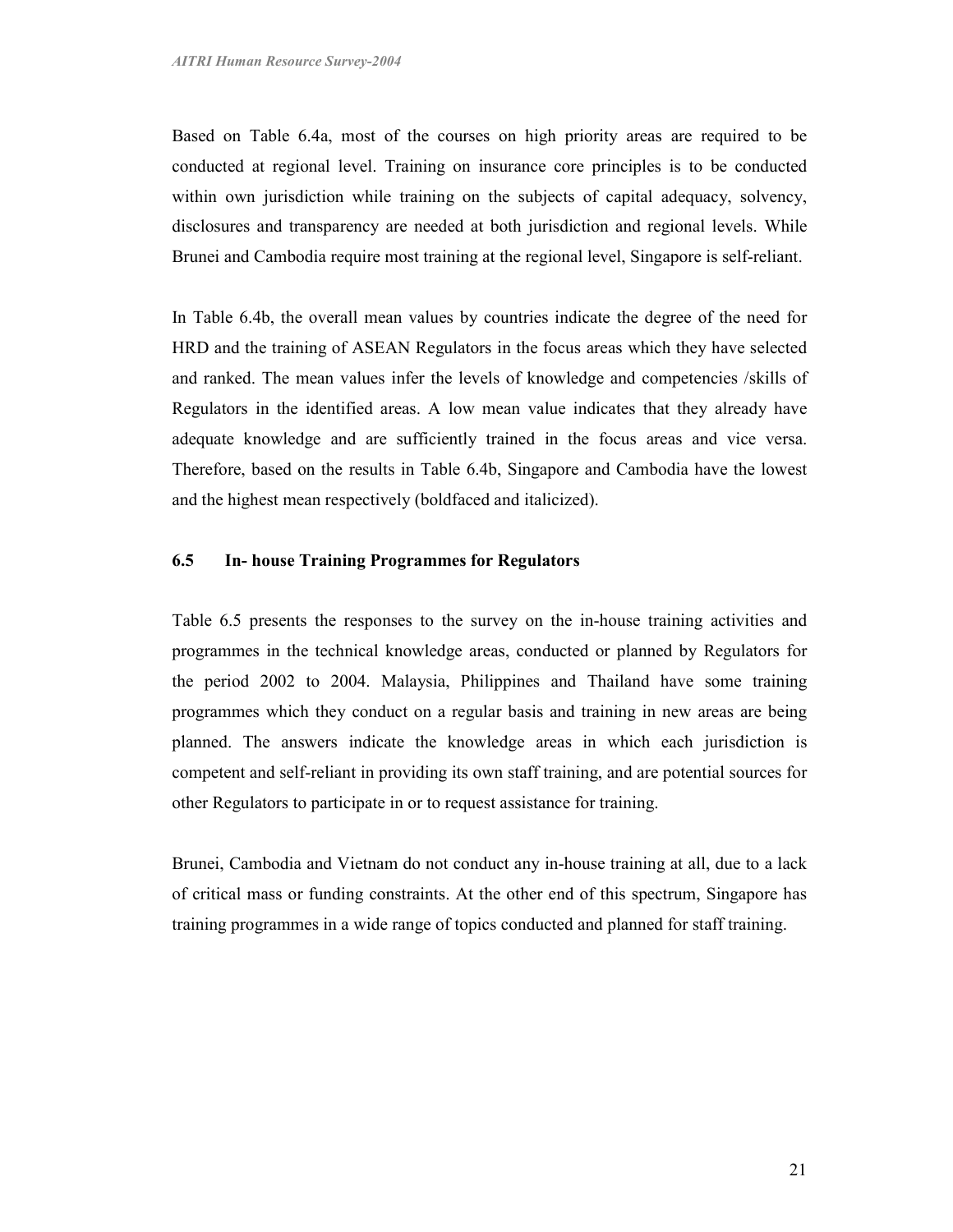| Country     | <b>Training Requirement</b>                                                                                                                                                                                                                                                                                                                                                                                                                                                                                     |                                                                                                                                                                                                                                                                                                                                                                                                                                                                                                                                                                                                                                                                                                                                                                                       |                                                                                                                                                                                                                                                                                                                                                                                                                                                                                                                                                                                                                                                                                                                                                                                                          |  |  |  |  |  |
|-------------|-----------------------------------------------------------------------------------------------------------------------------------------------------------------------------------------------------------------------------------------------------------------------------------------------------------------------------------------------------------------------------------------------------------------------------------------------------------------------------------------------------------------|---------------------------------------------------------------------------------------------------------------------------------------------------------------------------------------------------------------------------------------------------------------------------------------------------------------------------------------------------------------------------------------------------------------------------------------------------------------------------------------------------------------------------------------------------------------------------------------------------------------------------------------------------------------------------------------------------------------------------------------------------------------------------------------|----------------------------------------------------------------------------------------------------------------------------------------------------------------------------------------------------------------------------------------------------------------------------------------------------------------------------------------------------------------------------------------------------------------------------------------------------------------------------------------------------------------------------------------------------------------------------------------------------------------------------------------------------------------------------------------------------------------------------------------------------------------------------------------------------------|--|--|--|--|--|
|             | 2002                                                                                                                                                                                                                                                                                                                                                                                                                                                                                                            | 2003                                                                                                                                                                                                                                                                                                                                                                                                                                                                                                                                                                                                                                                                                                                                                                                  | 2004 (Planned)                                                                                                                                                                                                                                                                                                                                                                                                                                                                                                                                                                                                                                                                                                                                                                                           |  |  |  |  |  |
| Brunei      | -Nil-                                                                                                                                                                                                                                                                                                                                                                                                                                                                                                           | -Nil-                                                                                                                                                                                                                                                                                                                                                                                                                                                                                                                                                                                                                                                                                                                                                                                 | -Nil-                                                                                                                                                                                                                                                                                                                                                                                                                                                                                                                                                                                                                                                                                                                                                                                                    |  |  |  |  |  |
| Cambodia    | -Nil-                                                                                                                                                                                                                                                                                                                                                                                                                                                                                                           | -Nil-                                                                                                                                                                                                                                                                                                                                                                                                                                                                                                                                                                                                                                                                                                                                                                                 | -Nil-                                                                                                                                                                                                                                                                                                                                                                                                                                                                                                                                                                                                                                                                                                                                                                                                    |  |  |  |  |  |
| Indonesia   |                                                                                                                                                                                                                                                                                                                                                                                                                                                                                                                 | Money laundering<br>$\bullet$                                                                                                                                                                                                                                                                                                                                                                                                                                                                                                                                                                                                                                                                                                                                                         |                                                                                                                                                                                                                                                                                                                                                                                                                                                                                                                                                                                                                                                                                                                                                                                                          |  |  |  |  |  |
| Malaysia    | Insurance supervision<br>$\bullet$<br>programme 2002<br>Intermediate Insurance<br>$\bullet$<br>supervision programme<br>2002                                                                                                                                                                                                                                                                                                                                                                                    | Insurance supervision<br>$\bullet$<br>programme 2003<br>Intermediate Insurance<br>$\bullet$<br>supervision programme 2003                                                                                                                                                                                                                                                                                                                                                                                                                                                                                                                                                                                                                                                             | Insurance supervision<br>٠<br>programme 2004<br>Intermediate Insurance<br>$\bullet$<br>supervision programme 2004                                                                                                                                                                                                                                                                                                                                                                                                                                                                                                                                                                                                                                                                                        |  |  |  |  |  |
| Philippines | Seminars for insurance<br>$\bullet$<br>specialists who conduct<br>examination/audit on<br>companies' financial<br>condition & methods of<br>doing business, held<br>every January                                                                                                                                                                                                                                                                                                                               | Seminars for insurance<br>$\bullet$<br>specialists who conduct<br>examination/audit on<br>companies' financial condition<br>& methods of doing business,<br>held every January<br>Understanding variable<br>$\bullet$<br>insurance contracts & related<br>transaction recordings & audit                                                                                                                                                                                                                                                                                                                                                                                                                                                                                              | Seminars for insurance<br>$\bullet$<br>specialists who conduct<br>examination/audit on<br>companies' financial<br>condition $&$ methods of doing<br>business, held every January<br>Understanding variable<br>$\bullet$<br>insurance contracts & related<br>transaction recordings & audit                                                                                                                                                                                                                                                                                                                                                                                                                                                                                                               |  |  |  |  |  |
| Singapore   | As per 2003<br>$\bullet$                                                                                                                                                                                                                                                                                                                                                                                                                                                                                        | Foundation module on asset<br>$\bullet$<br>securitization<br>Foundation module on credit<br>٠<br>derivatives<br>Introductory technology course<br>٠<br>Industry talk: Captive insurance<br>$\bullet$<br>and protected cell companies<br>(PCC)<br>Counter-party risk in trading<br>٠<br>Industry talk: Collaterized debt<br>$\bullet$<br>obligation (CDO)<br>Equity derivatives/equity-linked<br>٠<br>structured products<br><b>US Securities Act</b><br>٠<br>Convertibles<br>$\bullet$<br>Hedge funds<br>$\bullet$<br>Balance sheet management &<br>$\bullet$<br>asset liabilities committee<br>(ALCO) function<br>Objectives and principles of<br>٠<br>financial supervision<br>Industry talk by Deutsch Bank<br>٠<br>Supervisory case study by<br>$\bullet$<br>insurance department | Operations risk management<br>٠<br>Securities and failures<br>$\bullet$<br>department case study<br>Developments in accounting<br>٠<br>standards<br>Payment systems<br>٠<br>Insurance Act, regulations<br>$\bullet$<br>and notices<br>Introduction to investment<br>٠<br>banking & corporate finance<br>Commercial lending/credit<br>٠<br>principles<br>Trade finance & documentary<br>٠<br>credit<br>Credit support-netting $&$<br>٠<br>collateral arrangements<br>Equities & structured<br>٠<br>products<br>Introduction to corporate<br>٠<br>governance<br>Introductory technology<br>٠<br>course<br>Market risk management &<br>٠<br>value at risk<br>Foreign exchange and FX<br>$\bullet$<br>derivatives<br>Managing unit trust business<br>Insurance department's risk-<br>based capital framework |  |  |  |  |  |
| Thailand    | Capacity building for<br>٠<br>examination &<br>supervision<br>Risk-based capital<br>$\bullet$<br>Disclosure &<br>$\bullet$<br>transparency<br>Unit-linked product<br>$\bullet$<br>Health insurance<br>$\bullet$<br>workshop<br>Derivative warrant<br>$\bullet$<br>Economic model for<br>$\bullet$<br>insurance business<br>forecast<br>Claims management<br>$\bullet$<br>Legal enforcement for<br>$\bullet$<br>insurance<br>Internal control system &<br>$\bullet$<br>duty of auditor for<br>insurance business | Evaluation for efficiency $\&$<br>٠<br>planning ability on internal<br>control<br>Portfolio & risk management<br>$\bullet$<br>Disclosure & transparency<br>٠<br>Claims management & risk<br>$\bullet$<br>survey<br>Unit-linked product<br>٠<br>Financial products & markets<br>$\bullet$                                                                                                                                                                                                                                                                                                                                                                                                                                                                                              | Risk assessment for<br>examination practices<br>Risk management & unit-<br>linked products<br>Workshop on solvency &<br>$\bullet$<br>risk-based supervision                                                                                                                                                                                                                                                                                                                                                                                                                                                                                                                                                                                                                                              |  |  |  |  |  |
| Vietnam     | -Nil-                                                                                                                                                                                                                                                                                                                                                                                                                                                                                                           | -Nil-                                                                                                                                                                                                                                                                                                                                                                                                                                                                                                                                                                                                                                                                                                                                                                                 | -Nil-                                                                                                                                                                                                                                                                                                                                                                                                                                                                                                                                                                                                                                                                                                                                                                                                    |  |  |  |  |  |

# Table 6.5: Technical Programmes Conducted In-House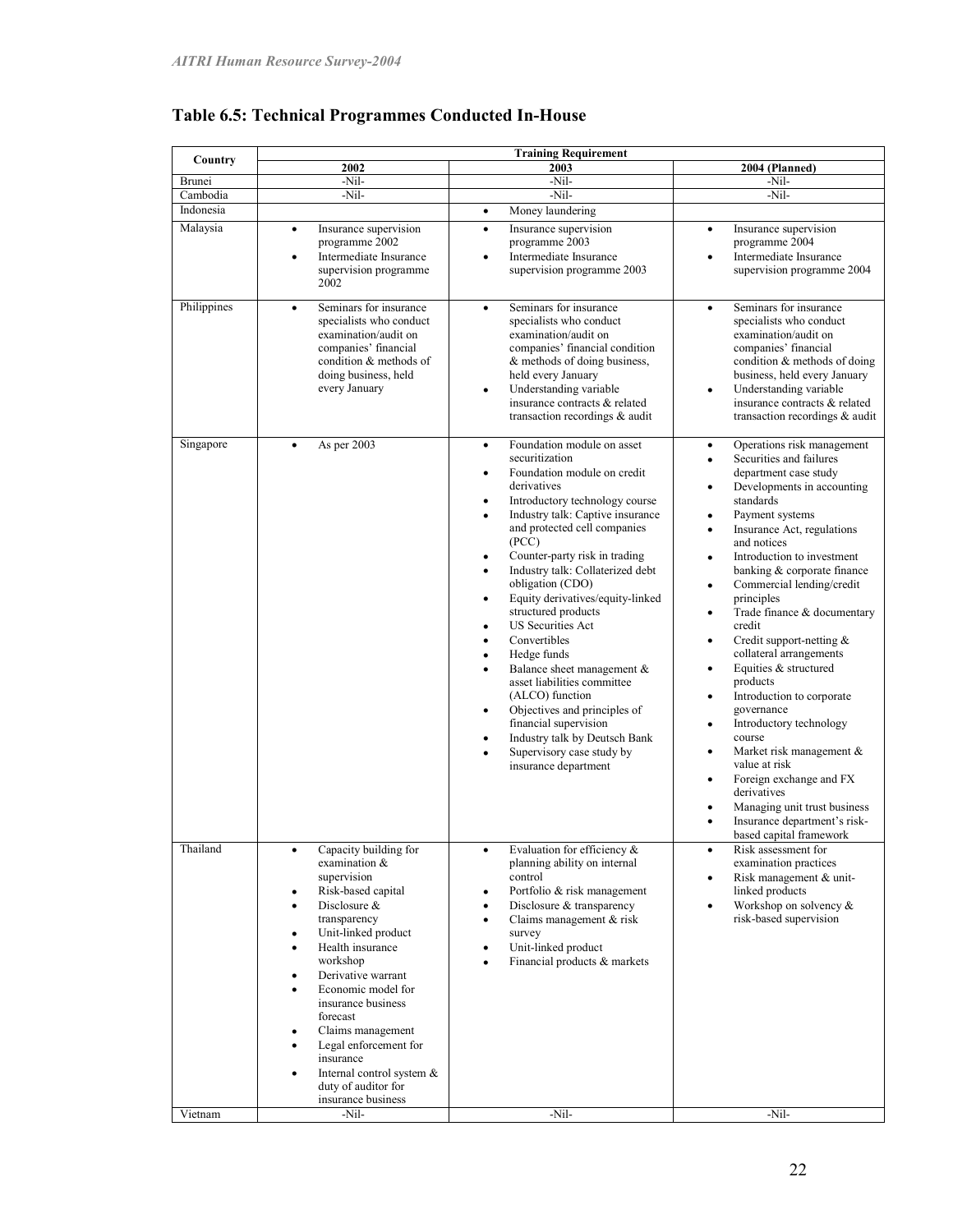#### 6.6 Importance of Research & Development and Priority Areas for Research and Technical Focus

Most ASEAN Regulators believe research to be important. However, there was no response from two Regulators, as indicated in Table 6.6a.

| Country       | Rating on Importance of R&D in Insurance Regulation (1= Not<br><b>Important, <math>5 = \text{Very Important}</math></b> |
|---------------|-------------------------------------------------------------------------------------------------------------------------|
| <b>Brunei</b> |                                                                                                                         |
| Cambodia      |                                                                                                                         |
| Indonesia     |                                                                                                                         |
| Malaysia      |                                                                                                                         |
| Philippines   | No response                                                                                                             |
| Singapore     |                                                                                                                         |
| Thailand      |                                                                                                                         |
| Vietnam       | No response                                                                                                             |

Table 6.6a: Rating on Importance of R&D in Insurance Regulation

The survey sought the views of Supervisors on the priority areas of research. The results are summarized in Table 6.6b. Research on areas related to risk –based supervision such as corporate governance, risk management, audit, actuarial and early warning systems /solvency-related issues are priorities for a majority of Supervisors, especially from the more developed markets. Brunei, Cambodia and Vietnam require research on basic supervisory operational topics such as on- site inspection and understanding company accounts, compared with the 'established' Regulators. Thailand, Philippines and Malaysia also identify topics reflecting contemporary developments in their supervisory approach and their insurance and financial sectors. Malaysia, for instance, indicates research requirement in regulating health insurance and regulation in a de-tariffed market. Market conduct, supervision of insurance intermediaries and transparency are research areas identified by Thailand. Thailand has also cited topics relating to new market or regional developments such as the supervision of financial conglomerates, financial sector convergence and risk assessment of regional companies.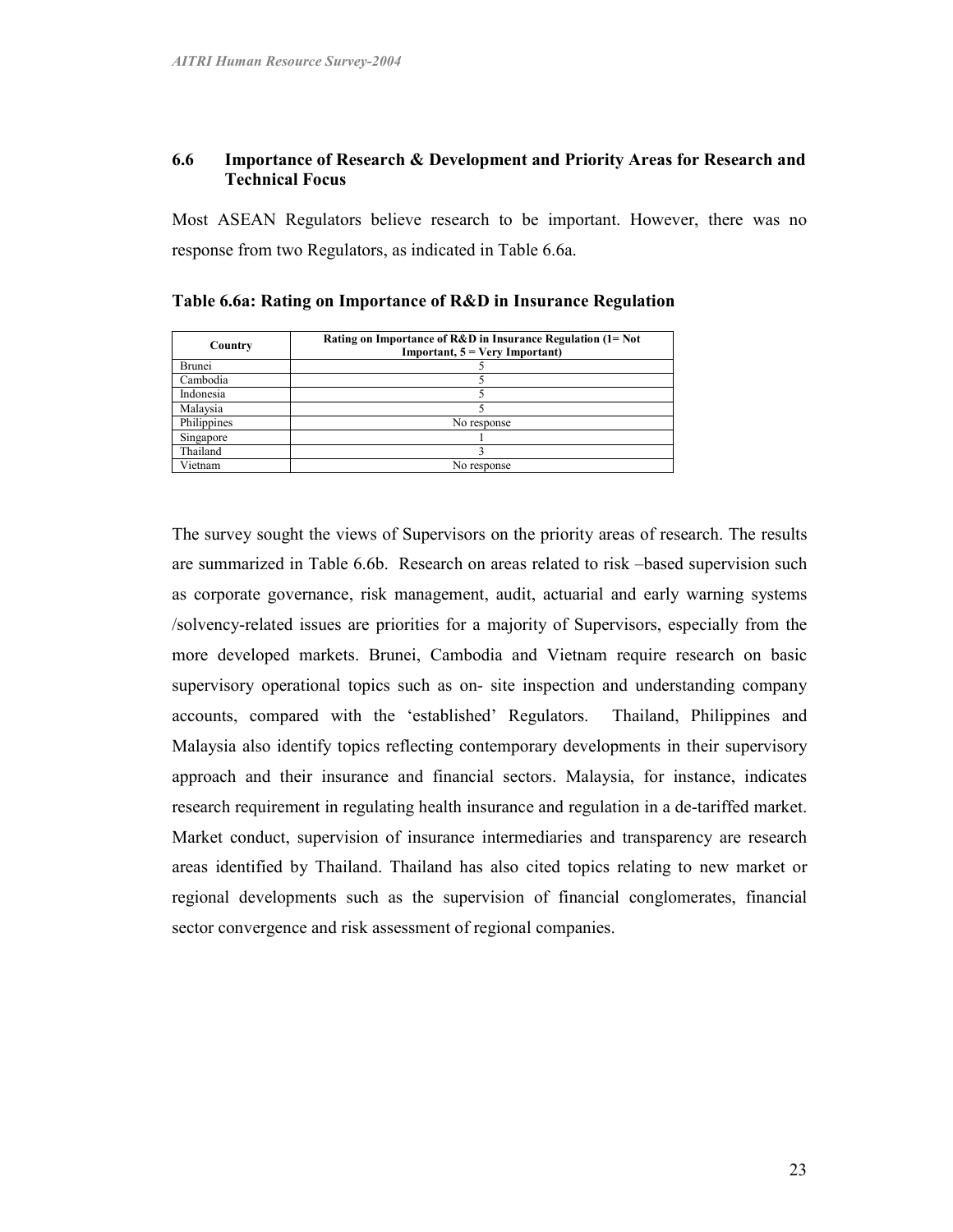| Country     | <b>Priority Areas For Supervisory Research</b>                                                |
|-------------|-----------------------------------------------------------------------------------------------|
| Brunei      | <b>IAIS</b> Core Principles<br>(1)                                                            |
|             | (2)<br>Regulation of compulsory insurance (including third party liability insurance)         |
|             | Capital adequacy and solvency supervision<br>(3)                                              |
|             | Corporate governance<br>(4)                                                                   |
|             | (5)<br>On-site inspection                                                                     |
| Cambodia    | Asset-liability management technique<br>(1)                                                   |
|             | On-site inspection<br>(2)                                                                     |
|             | Valuation of insurance company accounts<br>(3)                                                |
|             | Understanding insurance company accounts<br>(4)                                               |
|             | Methodology and assessment of insurance core principles<br>(5)                                |
| Indonesia   | Policyholder guarantee fund<br>(1)                                                            |
|             | Risk-based capital<br>(2)                                                                     |
|             | Insurance technology premium development<br>(3)                                               |
|             | (4)<br>Human resource / fit and proper                                                        |
| Malaysia    | Regulatory/supervisory requirements for medical and health insurance<br>(1)                   |
|             | Risk- based supervision framework<br>(2)                                                      |
|             | Market conduct regulation/supervision<br>(3)                                                  |
|             | Sales disclosure from the consumers' perspective<br>(4)                                       |
|             | Supervision of de-tariffed market<br>(5)                                                      |
|             | Consumer satisfaction<br>(6)                                                                  |
|             | Regional insurance companies' risk assessment analysis<br>(7)                                 |
| Philippines | Research on captive market<br>(1)                                                             |
|             | Margin of solvency requirement<br>(2)                                                         |
|             | Risk-based capital<br>(3)                                                                     |
|             | Rates and rate making<br>(4)                                                                  |
|             | Early warning systems<br>(5)                                                                  |
| Singapore   | Not applicable                                                                                |
| Thailand    | Corporate governance<br>(1)                                                                   |
|             | Role of auditors and actuaries<br>(2)                                                         |
|             | Solvency margins<br>(3)                                                                       |
|             | Supervision of insurance intermediaries<br>(4)                                                |
|             | Financial conglomerates and financial sector convergence<br>(5)                               |
| Vietnam     | Capital adequacy and solvency supervision<br>(1)                                              |
|             | On-site and off- site inspection as well as understanding insurance company's accounts<br>(2) |
|             | (3)<br>Corporate governance                                                                   |
|             | Reinsurance regulation and supervision<br>(4)                                                 |
|             | (5)<br>WTO and insurance                                                                      |

### Table 6.6b: Priority Areas for Supervisory Research

Regulators identified a variety of priority areas for technical focus required, as presented in Table 6.6c. Cambodia, Brunei and Vietnam have a greater preference for research on technical operational topics, compared to 'established' markets (Thailand, Philippines and Malaysia) which indicate their preference for subjects concerning contemporary supervisory issues ranging from solvency supervision and risks assessment to new product development to customer satisfaction issues. As Singapore does not give high priority for research, no research topics were proposed.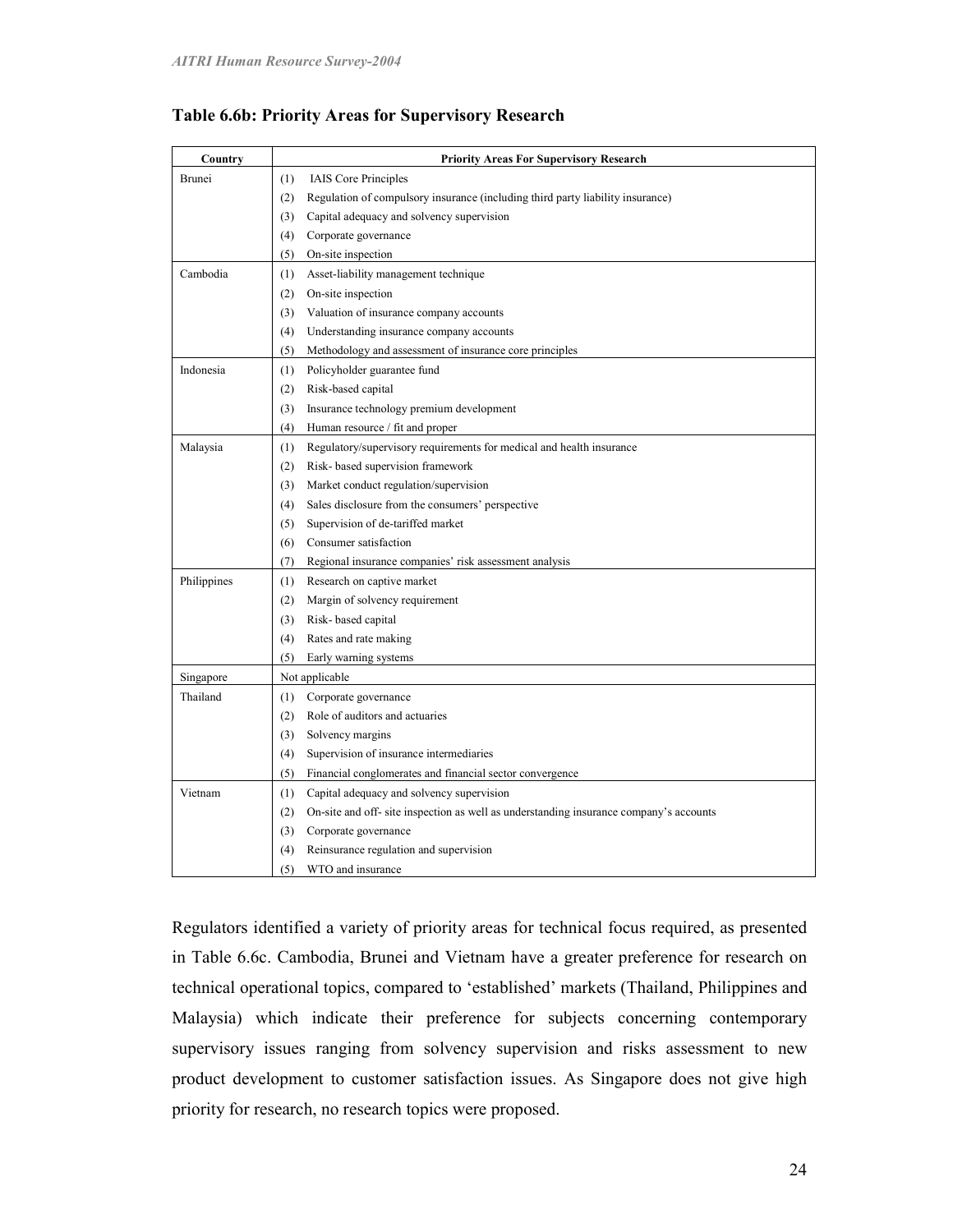| Country       | <b>Priority Areas For Technical Focus</b>                                     |
|---------------|-------------------------------------------------------------------------------|
| <b>Brunei</b> | Understanding insurance company accounts<br>(1)                               |
|               | Core principles methodology and assessment of insurance ore principles<br>(2) |
|               | Disclosure, transparency and sanction<br>(3)                                  |
|               | Actuarial investment-related issues and technical assistance<br>(4)           |
| Cambodia      | (1)<br>Insurance accounting                                                   |
|               | Inspection on-site and off-site<br>(2)                                        |
|               | Assessing company assets and liabilities<br>(3)                               |
|               | Formation of insurance statistics<br>(4)                                      |
|               | Auditing<br>(5)                                                               |
| Indonesia     | Retention<br>(1)                                                              |
|               | Investment<br>(2)                                                             |
|               | Risk profile<br>(3)                                                           |
|               | Catastrophe risk<br>(4)                                                       |
|               | Developing rating<br>(5)                                                      |
| Malaysia      | Development of pension product<br>(1)                                         |
|               | Regional insurance companies' risk assessment analysis<br>(2)                 |
|               | Consumer satisfaction<br>(3)                                                  |
| Philippines   | Research on rating of market<br>(1)                                           |
|               | Margin of solvency requirement<br>(2)                                         |
|               | Risk-based capital<br>(3)                                                     |
|               | Rates and rate making<br>(4)                                                  |
|               | Early warning system.<br>(5)                                                  |
| Singapore     | Not applicable                                                                |
| Thailand      | Health insurance<br>(1)                                                       |
|               | Asset-liability management techniques<br>(2)                                  |
|               | Capital adequacy and solvency supervision<br>(3)                              |
|               | Risk-based supervision<br>(4)                                                 |
|               | Private pensions<br>(5)                                                       |
| Vietnam       | Corporate governance<br>(1)                                                   |
|               | Investment skills<br>(2)                                                      |
|               | Financial management<br>(3)                                                   |
|               | Product development, pricing and distribution<br>(4)                          |
|               | (5)<br>Consumer protection schemes                                            |

## Table 6.6c: Priority Areas for Technical Focus

#### 6.7 Qualifications of Regulators

Regulators' views were sought on the need for a formal specialist qualification in insurance regulation. Table 6.7 shows the level of qualification needed for training of Regulators. Most of the Regulators believe that formal training is needed at least at the diploma level.

# Table 6.7: Levels of Qualification Required

| Country     | Certificate | Diploma | <b>Degree</b> | <b>Master</b> |
|-------------|-------------|---------|---------------|---------------|
| Brunei      |             |         |               |               |
| Cambodia    |             |         |               |               |
| Indonesia   |             |         |               |               |
| Malaysia    |             |         |               |               |
| Philippines |             |         |               |               |
| Singapore   |             |         |               |               |
| Thailand    |             |         |               |               |
| Vietnam     |             |         |               |               |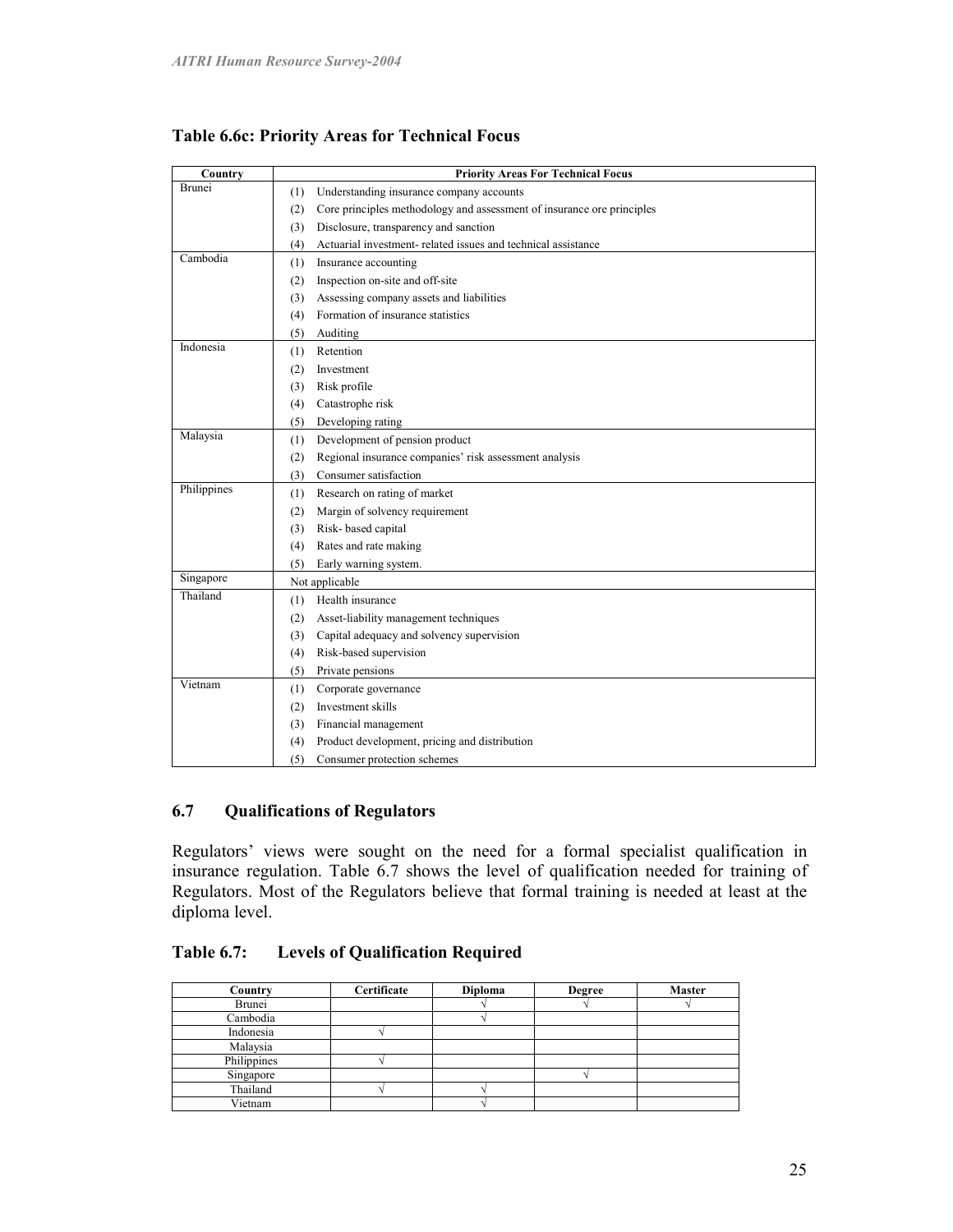#### 6.8 Constraints Faced by Regulators and Possible Solutions

Table 6.8 shows that ASEAN insurance supervisory authorities have similar constraints of either limited budgets for training and lack of experienced and qualified personnel to conduct the training, or both. The exception is Singapore. Some issues such as limited budgets and lack of experienced trainers are discussed in the earlier sections of this paper on the HRD challenges faced by Regulators.

The possible immediate and long-term solutions proposed for each of the problems identified are summarized in the table. Regulators are conscious of the need for greater budgets and committed efforts to improve their staff knowledge and competencies, and of the longer-term need for developing a cadre of professionals who can handle the emerging issues in insurance regulation arising from the constant changes in their insurance and financial sectors. Practical suggestions such as outsourcing, motivating staff interest in their own professional development, seeking technical assistance, and continuous exchange and sharing of ideas and experiences with other Regulators are relatively easy to implement in the long term. More strategic solutions will require more commitment and determination as they will be more difficult to resolve.

| Country     | <b>Constraints</b>                                  | <b>Solutions</b>                                                   |
|-------------|-----------------------------------------------------|--------------------------------------------------------------------|
| Indonesia   | Inadequate budget available for training,           | None given                                                         |
|             | inadequate internal personnel to conduct training   |                                                                    |
|             | courses and inadequate external training facilities |                                                                    |
|             | in the country                                      |                                                                    |
| Singapore   | Not applicable                                      | Not applicable                                                     |
| Thailand    | Inadequate internal personnel to conduct training   | Establish a long-term commitment to training system                |
|             | courses, inadequate budget available for training,  |                                                                    |
|             | and inadequate motivation of staff to participate   |                                                                    |
|             | actively in training                                |                                                                    |
| Philippines | Inadequate budget available for training            | Continuous exchange of ideas and devices on new                    |
|             |                                                     | products and services during meetings, conferences and<br>seminars |
|             |                                                     |                                                                    |
| Malaysia    | Inadequate internal personnel to conduct training   | Outsourcing for expertise from both local and international        |
|             | courses                                             | market                                                             |
| Vietnam     | Inadequate budget to conduct training               | Incorporation of training of Regulators into a broader             |
|             | programmes and inadequate internal personnel to     | training programme for the Ministry of Finance staff to            |
|             | conduct training courses                            | benefit from budget allocation (optimization); seek                |
|             |                                                     | financial support and funding from regulatory partners and         |
|             |                                                     | the industry through cooperation and technical assistance          |
|             |                                                     | programmes; and focus on training of trainers                      |

#### Table 6.8: Constraints and Solutions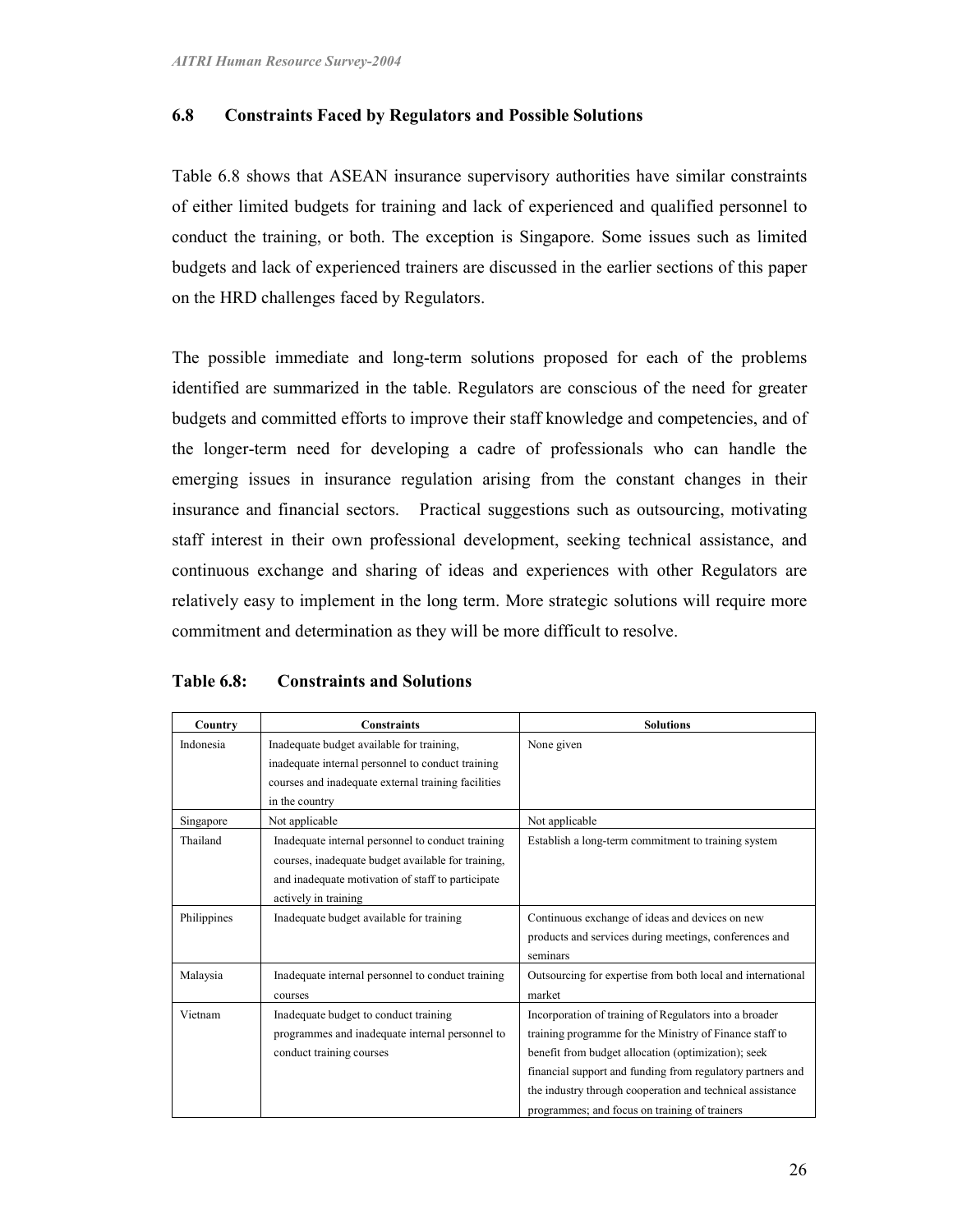| Brunei   | Inadequate internal staff to conduct training | The key to strengthening the Brunei insurance industry is |
|----------|-----------------------------------------------|-----------------------------------------------------------|
|          | programmes                                    | to pay greater attention to cultivating and retaining     |
|          |                                               | professional expertise in the insurance field.            |
|          |                                               | Need to address the lack of experts and high skilled      |
|          |                                               | professionals in the Brunei insurance industry.           |
|          |                                               | Need to increase knowledge and to raise awareness of      |
|          |                                               | insurance among the public through education and          |
|          |                                               | communication                                             |
| Cambodia | Inadequate budget to conduct training         | Create more opportunities to motivate personnel to        |
|          | programmes                                    | participate actively in training                          |

#### 7.0 CONCLUSIONS, OBSERVATIONS AND POSSIBLE SOLUTIONS

- 1. The ASEAN insurance market will continue to expand from its present small base to be a vital sector of a more integrated financial services sector. The regional market is diverse, as reflected by the different stages of development of the insurance markets in member countries. Insurance is vital as a risk management, savings and investment vehicle, thus contributing importantly to economic progress. For those ASEAN countries aiming to attract foreign direct investment, the existence of an efficient insurance market is important for the protection of assets invested and is also a sign of financial sector stability. These are some of the key factors which influence national interests in insurance market legislative and supervisory objectives and they, in turn, influence human resource development (HRD) and the training needs of the Regulator- the subject of this research. This is glaring in the HRD and training practices of, for instance, Cambodia with its insurance sector at its infancy stage, to Malaysia with an established market, and to that of Singapore with its strategic positing as an Asian regional financial services hub.
- 2. It is important to recognize that regulatory objectives cannot be delivered without qualified and competent staff as well as a long-term plan for strategic human resource management.
- 3. Most ASEAN Regulators face the inherent problems of being small markets, such as limited budgets and not being accorded due importance by higher authorities in relation to their responsibilities, lack of experience, technical knowledge/ expertise and managerial skills.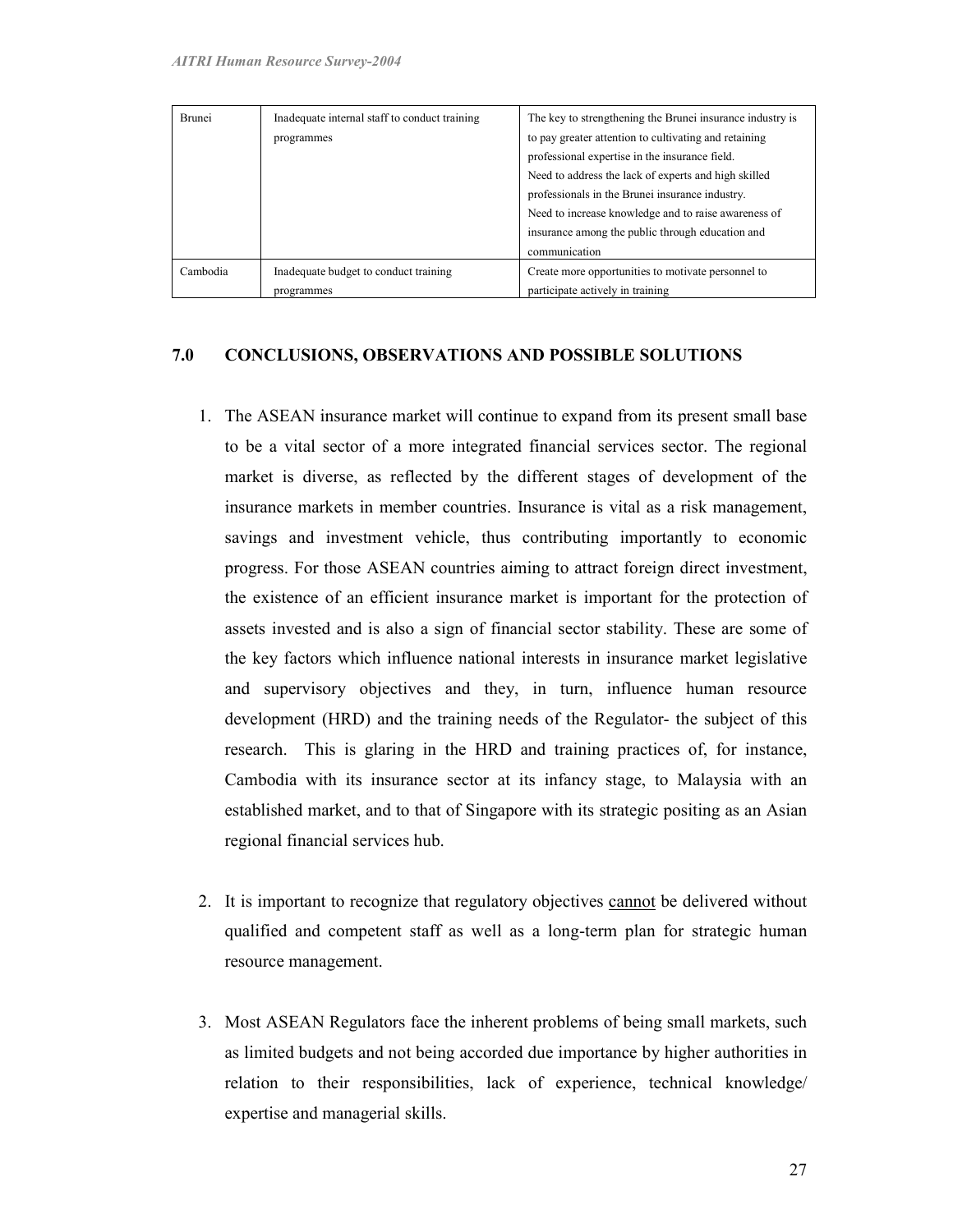- 4. The forces of globalization, internationalization, deregulation and convergences increase complexities which require equally complex regulatory actions and responses. Regulators in ASEAN must learn on the job, learn from other Regulators, and to cope with the fast changes, they must at minimum, learn at the rate of change.
- 5. HRD and training to develop expertise is costly and time consuming and therefore requires a more strategic approach and to be an integral part of the plan for capacity building.
- 6. With few exceptions, Regulators in ASEAN, as Regulators in most developing countries, are biased towards regulation for solvency and consumer protection and tend to adopt a prescriptive regulatory stance. The move towards market ideology and relying more on "market regulation" requires an efficient competitive market to impose "market discipline" on unsuccessful weak players – this runs counter to consumer protectionism. Increasing consumer sophistication and demand for greater choice and higher service standards require creativity and innovation of insurers and their intermediaries. As the financial sectors converge, financial products become indistinguishable. There will be increased competition for consumer savings. In this environment, those selling insurance must have the qualification and the ethics to advise consumers. The survey indicates that ASEAN Regulators are aware of the issue of educating the consumer to take responsible risk management and to ensure the ethical and fair conduct of insurers and their intermediaries. Regulators must look into the issue of regulatory arbitrage amongst financial sectors as consistency of regulation for similar products is important to consumers.
- 7. The implication for HR here is that Regulators must have knowledge of personal financial planning and the wider spectrum of financial services products. Regulators must acquire knowledge in new products in the insurance industry as well as risk management, derivatives and other hybrid products as insurance and capital market products converge. Training is also needed to familiarize staff with supervisory work practices such as early warning test ratios, problem solving in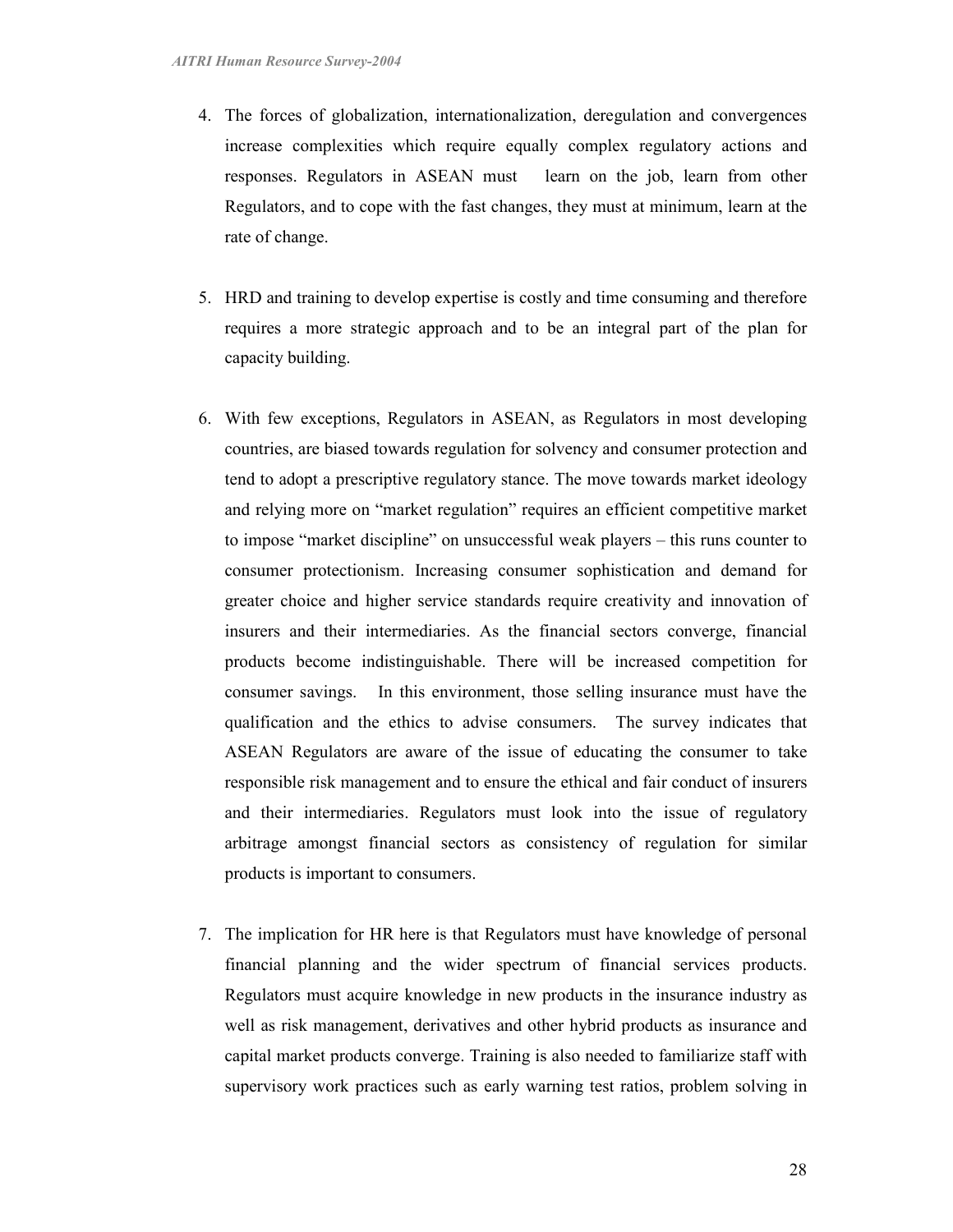relation to insurers' financial, governance and risk management performance, onsite inspection, etc.

- 8. Common to all of the countries surveyed is the need for Regulators to place greater emphasis on human resource strategy, and on justifying budget allocations for training and human resource development. The budget problems in training and human resource development also indicate the need for attitudinal change, and for Insurance Regulators and the industry in all of the countries involved to regard staff as human capital or resources to be developed, and not as costs to be minimized. This in line with modern human resource thinking, as put forward, e.g., by Friedman, Hatch and Walker (1998), who state that many companies and industries do not know how to value their human resource development policies and practices based on the concept of 'human capital' – that people become more valuable when we invest in them.
- 9. Clearly, a long-term philosophy relating to building staff capability and sound institutions is required in ASEAN.
- 10. This relates to another recurring issue identified by this survey: the lack of critical mass. This inevitably points towards the necessity for greater collaboration at ASEAN and international levels. AITRI and other relevant institutions will need to play a greater role in providing training for ASEAN Regulators and conducting relevant research. What is needed is a long-term integrated action plan at the regional level, perhaps spanning 3-5 years along the following lines:
	- a) Develop regional research collaboration in the areas identified by the survey.
	- b) Design curriculum for training and human resource development in the areas identified and seek expert trainers from ASEAN and internationally.
	- c) Assuming that other established institutions in ASEAN/at country level can provide training on routine areas, the focus at the regional level should be on advanced and specialist level programmes in the focused areas identified by ASEAN Regulators.
	- d) Collaboration with international agencies such as IAIS, National Association of Insurance Commissioners (NAIC), World Bank, Asian Development Bank (ADB) and UNCTAD should be sought for expertise as well as